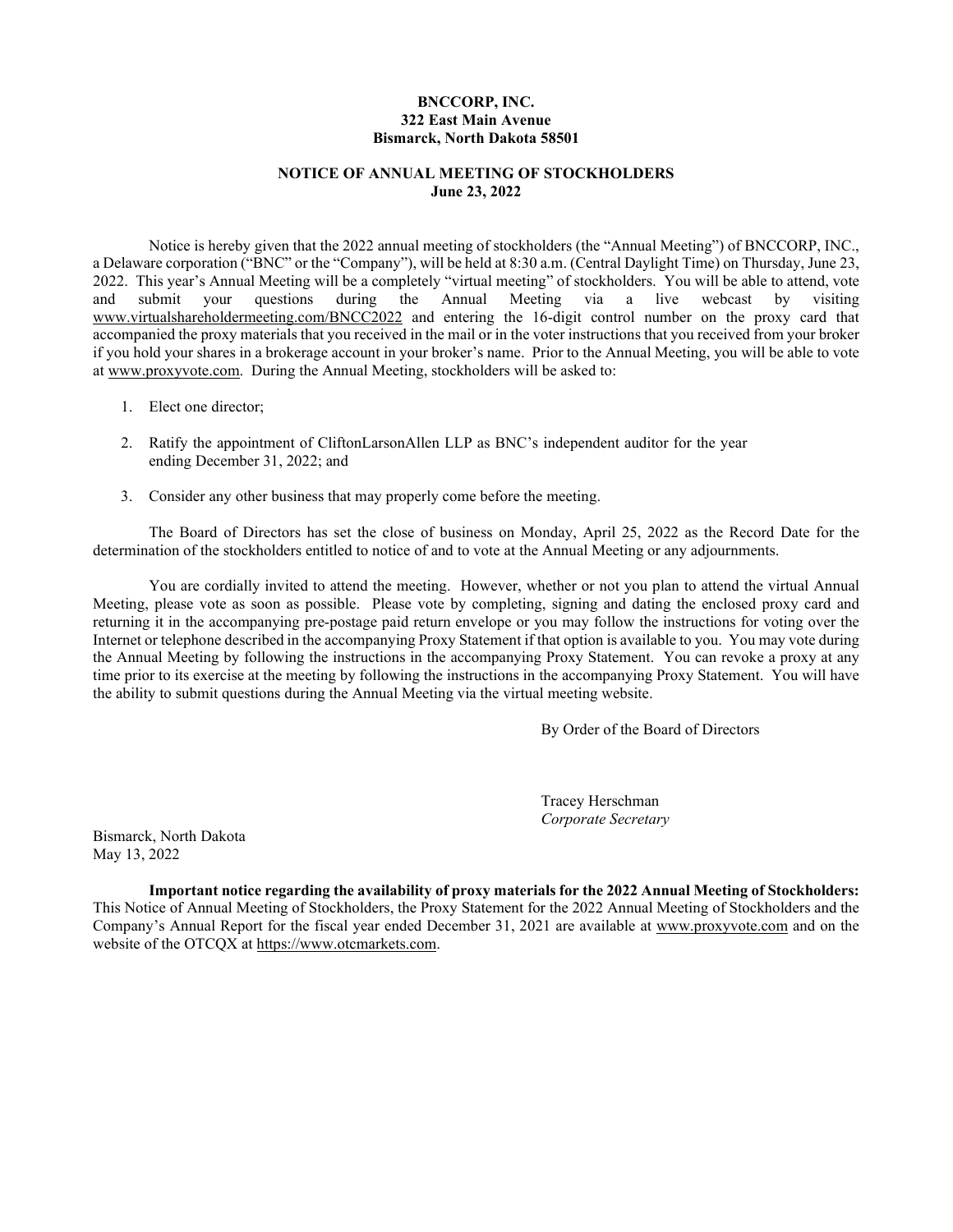# **TABLE OF CONTENTS**

| Householding and Obtaining Additional Copies of Meeting Materials and Annual Report1 |  |
|--------------------------------------------------------------------------------------|--|
|                                                                                      |  |
|                                                                                      |  |
|                                                                                      |  |
|                                                                                      |  |
|                                                                                      |  |
|                                                                                      |  |
|                                                                                      |  |
|                                                                                      |  |
|                                                                                      |  |
|                                                                                      |  |
|                                                                                      |  |
|                                                                                      |  |
|                                                                                      |  |
|                                                                                      |  |
|                                                                                      |  |
|                                                                                      |  |
|                                                                                      |  |
|                                                                                      |  |
|                                                                                      |  |
|                                                                                      |  |
|                                                                                      |  |
|                                                                                      |  |
|                                                                                      |  |
|                                                                                      |  |
|                                                                                      |  |
|                                                                                      |  |
|                                                                                      |  |
|                                                                                      |  |
|                                                                                      |  |
|                                                                                      |  |
|                                                                                      |  |
|                                                                                      |  |
|                                                                                      |  |
|                                                                                      |  |
|                                                                                      |  |
|                                                                                      |  |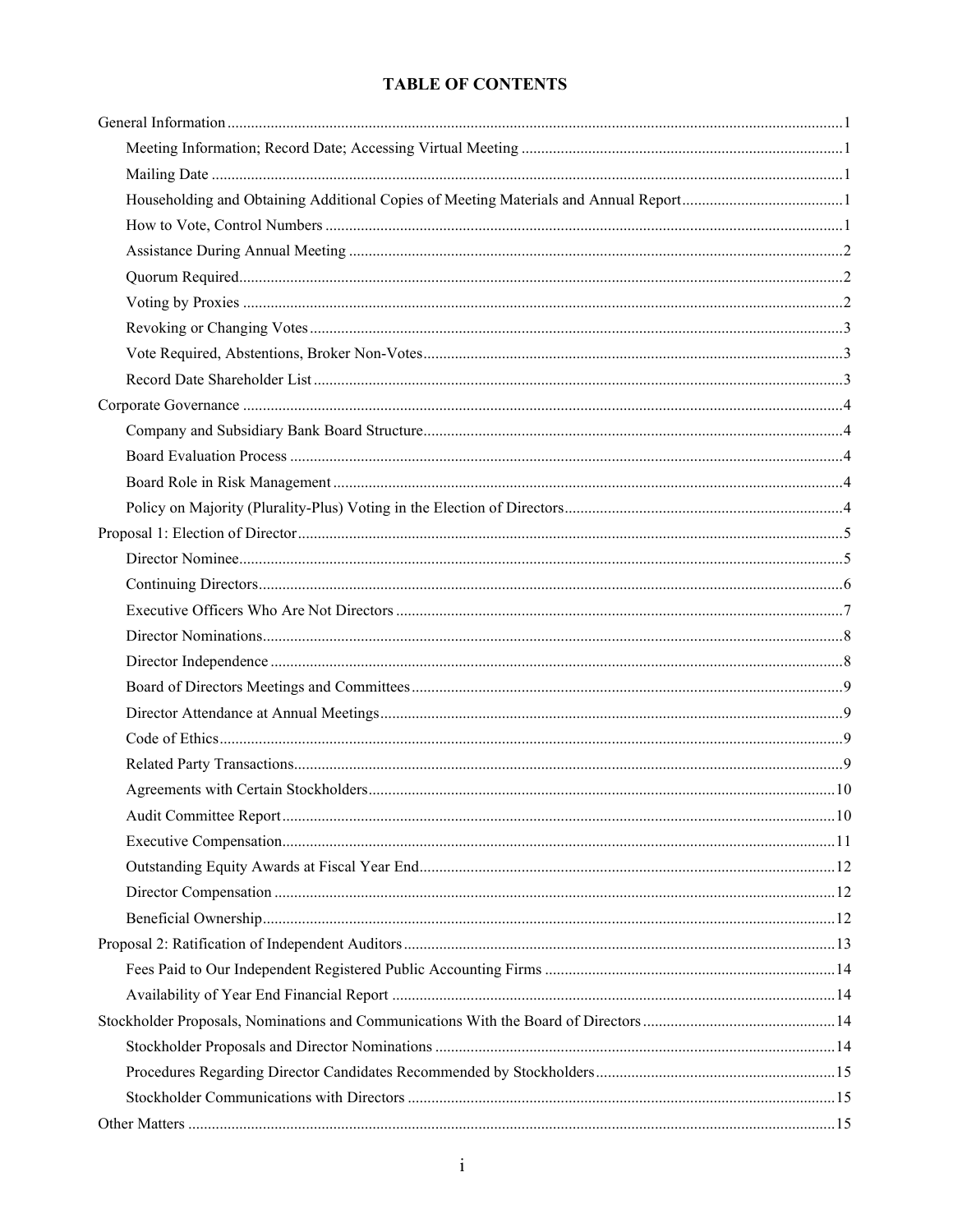# **BNCCORP, INC. 322 EAST MAIN AVENUE BISMARCK, NORTH DAKOTA 58501**

### **PROXY STATEMENT ANNUAL MEETING OF STOCKHOLDERS**

## **GENERAL INFORMATION**

 $\mathcal{L}=\mathcal{L}=\mathcal{L}=\mathcal{L}=\mathcal{L}=\mathcal{L}=\mathcal{L}=\mathcal{L}=\mathcal{L}=\mathcal{L}=\mathcal{L}=\mathcal{L}=\mathcal{L}=\mathcal{L}=\mathcal{L}=\mathcal{L}=\mathcal{L}=\mathcal{L}=\mathcal{L}=\mathcal{L}=\mathcal{L}=\mathcal{L}=\mathcal{L}=\mathcal{L}=\mathcal{L}=\mathcal{L}=\mathcal{L}=\mathcal{L}=\mathcal{L}=\mathcal{L}=\mathcal{L}=\mathcal{L}=\mathcal{L}=\mathcal{L}=\mathcal{L}=\mathcal{L}=\mathcal{$ 

### **MEETING INFORMATION; RECORD DATE; ACCESSING VIRTUAL MEETING**

This Proxy Statement is furnished to holders of the common stock of BNCCORP, INC., a Delaware corporation ("BNC" or the "Company"), in connection with the solicitation by the BNCCORP, INC. Board of Directors (the "Board" or the "Board of Directors") of proxies for use at the annual meeting of stockholders of BNC to be held at 8:30 a.m. (Central Daylight Time) on June 23, 2022 (the "Annual Meeting"). This year's Annual Meeting will be a completely "virtual meeting" of stockholders. Stockholders as of the close of business on April 25, 2022 (the "Record Date") are entitled to attend, vote and submit questions at the virtual Annual Meeting via a live webcast by visiting www.virtualshareholdermeeting.com/BNCC2022 and entering the 16-digit control number on the proxy card that accompanied their proxy materials in the mail or, if they hold their shares through a brokerage account in the name of their broker, in the voting instructions provided by their broker. On the Record Date, there were 3,557,383 shares of common stock issued and outstanding and entitled to vote.

## **MAILING DATE**

This Proxy Statement and BNC's 2021 Annual Report are being mailed to each stockholder of record and to each beneficial owner holding shares through the BNC 401(k) Plan or through a custodial account at BNC on the Record Date commencing on or about May 13, 2022 (the "Mailing Date").

# **HOUSEHOLDING AND OBTAINING ADDITIONAL COPIES OF MEETING MATERIALS AND ANNUAL REPORT**

This year we are mailing a single copy of the Proxy Statement and the 2021 Annual Report to any household at which two or more stockholders reside unless we receive contrary instructions from the impacted stockholder prior to the Mailing Date. If you received multiple sets of proxy materials, please vote each proxy card that you receive so that all of your shares are voted. We agree to deliver promptly, upon written or oral request, a separate copy of the proxy materials, as requested, to any stockholder at the shared address to which a single copy of these documents was delivered. If you prefer to receive separate copies of the Proxy Statement or 2021 Annual Report, contact Broadridge Financial Solutions, Inc. by calling 1-866-540-7095 or in writing at 51 Mercedes Way, Edgewood, New York 11717, Attention: Householding Department. In addition, if you currently are a stockholder who shares an address with another stockholder and would like to receive only one copy of future notices and proxy materials for your household, you may notify your broker if your shares are held in a brokerage account or you may notify us if you hold registered shares. Registered stockholders may notify us by contacting Broadridge Financial Solutions, Inc. at the above telephone number or address.

#### **HOW TO VOTE, CONTROL NUMBERS**

If you are a registered stockholder or you are a beneficial owner holding shares through the BNC 401(k) Plan or through a custodial account at BNC, you may:

## • VOTE BY INTERNET

o *Before the Meeting* at www.proxyvote.com. Use the Internet to transmit your voting instructions and for electronic delivery of information up until 10:59 p.m. (Central Daylight Time) on June 22, 2022. Have your proxy card in hand when you access the web site and follow the instructions to obtain your records and to create an electronic voting instruction form.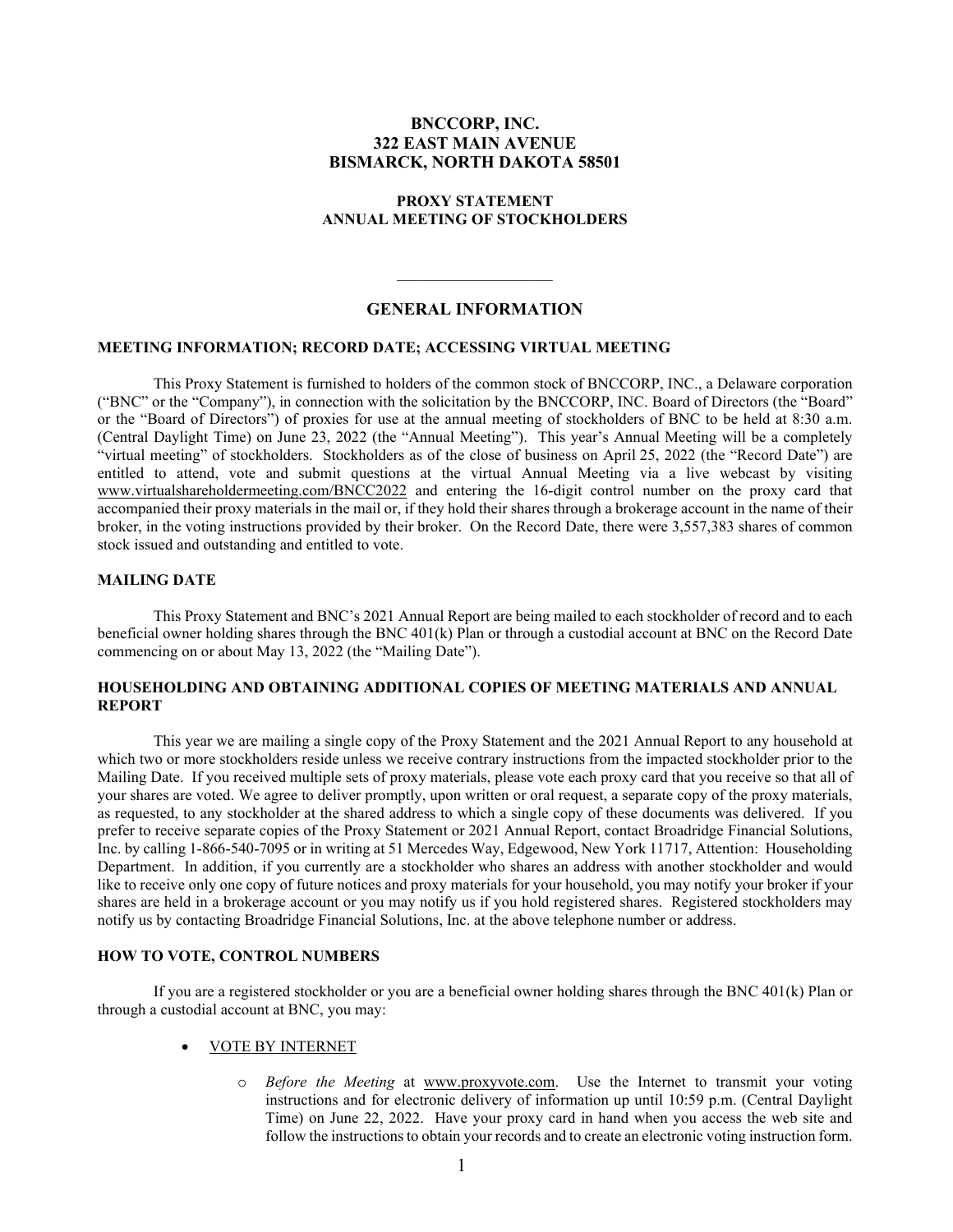- o *During the Annual Meeting* at www.virtualshareholdermeeting.com/BNCC2022. You may attend the Annual Meeting via the Internet and vote during the Annual Meeting. Have the information that is printed in the box marked by the arrow on the proxy card available and follow the instructions.
- VOTE BY PHONE
	- o Use any touch-tone telephone to call 1-800-690-6903 to transmit your voting instructions up until 10:59 p.m. (Central Daylight Time) on June 22, 2022. Have your proxy card in hand when you call and then follow the instructions.
- **VOTE BY MAIL** 
	- o Mark, sign and date your proxy card and return it in the postage-paid envelope we have provided or return it to Vote Processing, c/o Broadridge, 51 Mercedes Way, Edgewood, NY 11717.

If you hold your shares in a brokerage account in your broker's name you should follow the voting instructions of your broker:

- You may complete and mail the voting instruction form to your broker;
- If the broker allows, you may submit voting instructions by telephone or the Internet; or
- You may also cast your vote in real time during the Annual Meeting, after you log-in by entering the 16-digit control number on the voter instruction form that you received from your broker at www.virtualshareholdermeeting.com/BNCC2022.

# **ASSISTANCE DURING ANNUAL MEETING**

The virtual Annual Meeting will begin promptly at 8:30 a.m. (Central Daylight Time). You may log in beginning at 8:15 a.m. We encourage you to log into the virtual Annual Meeting prior to the start time. If you encounter any technical difficulties accessing the virtual Annual Meeting or during the Annual Meeting, please go to www.virtualshareholdermeeting.com for frequently asked questions and click on the support button for assistance or please call the technical support number on the virtual meeting site. The virtual meeting site is supported on browsers (e.g., Firefox, Chrome and Safari) and devices (desktops, laptops, tablets and cell phones) running the most updated version of applicable software and plugins. Each participant should ensure strong Wi-Fi or other internet connection.

Support will be available starting at 8:15 a.m. on the date of the Annual Meeting and will remain available until the Annual Meeting has finished. You will have the ability to submit questions during the Annual Meeting via the virtual meeting website at www.virtualshareholdermeeting.com/BNCC2022.

## **QUORUM REQUIRED**

The presence, in person (which includes stockholders who attend the Annual Meeting via the virtual meeting website) or by proxy, of a majority of the issued and outstanding shares of common stock entitled to vote at the virtual Annual Meeting is necessary to constitute a quorum. Stockholders are urged to vote as soon as possible.

## **VOTING BY PROXIES**

All shares of common stock will be voted in accordance with each stockholder's directions. If no directions are given, shares will be voted FOR the director nominee and FOR the ratification of the independent auditor. Granting the enclosed proxy does not affect the right to vote remotely at the virtual Annual Meeting.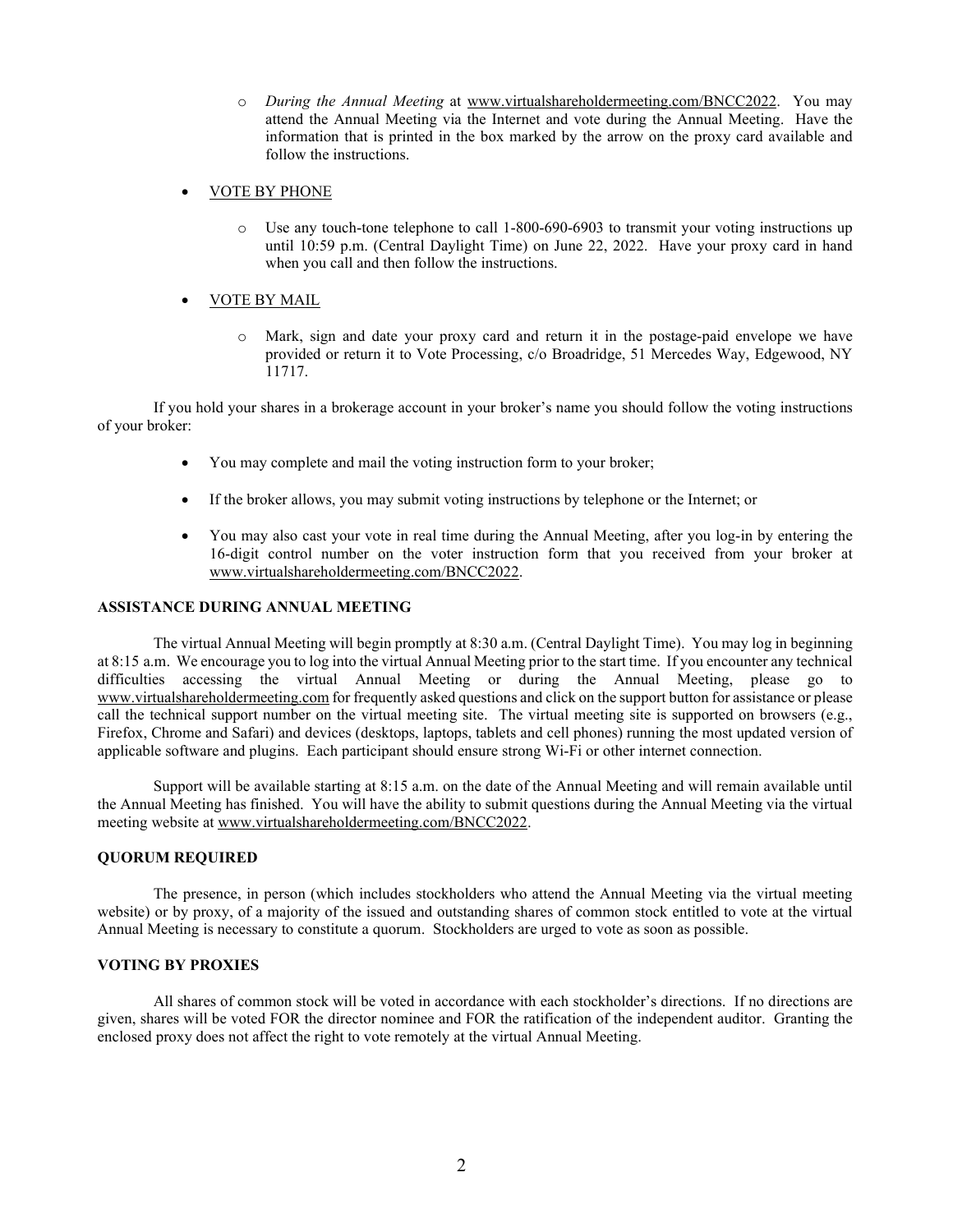#### **REVOKING OR CHANGING VOTES**

Any proxy given by a stockholder may be revoked at any time before it is voted at the Annual Meeting. If you are a registered holder or you are a beneficial owner holding shares through the BNC 401(k) Plan or through a custodial account at BNC, you may revoke or change your vote by:

- Filing a written revocation or a duly executed proxy card bearing a later date with the Corporate Secretary of the Company;
- By voting again by the telephone or Internet voting options described on the proxy card that you received by mail; or
- By casting your vote in real time during the Annual Meeting, after you log-in by entering the 16-digit control number on the proxy card that you received in the mail at www.virtualshareholdermeeting.com/BNCC2022.

If you hold your shares in a brokerage account in your broker's name, you may revoke or change your vote:

- Via telephone or the Internet, using the voting directions provide by your broker; or
- You may also cast your vote in real time during the Annual Meeting, after you log-in by entering the 16-digit control number on the voter instruction form that you received from your broker at www.virtualshareholdermeeting.com/BNCC2022.

The last valid vote that you submit will be the vote that is counted. Attendance at the virtual Annual Meeting, without voting, will not serve to revoke a previously submitted proxy.

# **VOTE REQUIRED, ABSTENTIONS, BROKER NON-VOTES**

At the Annual Meeting, each holder of shares of BNC common stock outstanding will be entitled to one vote for each share held of record. For Proposal 1, election of directors, votes may be cast "for" or "withheld" with respect to each nominee. Directors will be elected by a plurality of the votes cast at the Annual Meeting. A plurality means that the nominees with the largest number of votes cast "for" their election, up to the one director to be chosen at the Annual Meeting, will be elected. Votes that are "withheld" will be excluded entirely from the vote and will have no effect, other than for purposes of determining the presence of a quorum. However, if the nominee for director receives a greater number of votes "withheld" from his election than votes "for" such election will, within 10 business days following certification of the stockholder vote, tender his resignation to the Board. See "CORPORATE GOVERNANCE — POLICY ON MAJORITY (PLURALITY-PLUS) VOTING IN THE ELECTION OF DIRECTORS". For Proposal 2, the ratification of the appointment of our independent auditors, approval requires the affirmative vote of the holders of a majority of the shares of common stock present in person or by proxy and entitled to vote on the subject matter.

Abstentions on a proposal will be treated as present for purposes of determining a quorum but will not be deemed to have voted for such proposal. If you own shares beneficially in "street name" and do not provide your broker with voting instructions, your shares may constitute "broker non-votes." Broker non-votes occur on a proposal when a broker is not permitted to vote on that proposal without instructions from the beneficial owner and instructions have not been given. If you hold shares through a broker, the broker may be prevented from voting shares held in a brokerage account unless you have given the broker voting instructions. Thus, if you hold your stock through a broker, it is critical that you cast your vote if you want it to count. Abstentions and broker non-votes will have no effect on the election of directors, provided a quorum is established. An abstention for Proposal 2 will have the same effect as a vote against the proposal. Brokers without instructions from beneficial owners may vote on Proposal 2, the approval of independent auditors.

### **RECORD DATE SHAREHOLDER LIST**

A list of BNCCORP stockholders of record as of the Record Date will be available for examination for 10 days prior to the Annual Meeting between the hours of 9:00 a.m. and 5:00 p.m. (Central Daylight Time) at our principal executive offices at 322 East Main Avenue, Bismarck, ND 58501. The Record Date stockholder list will also be available to stockholders during the Annual Meeting through the virtual meeting website (www.virtualshareholdermeeting.com/BNCC2022).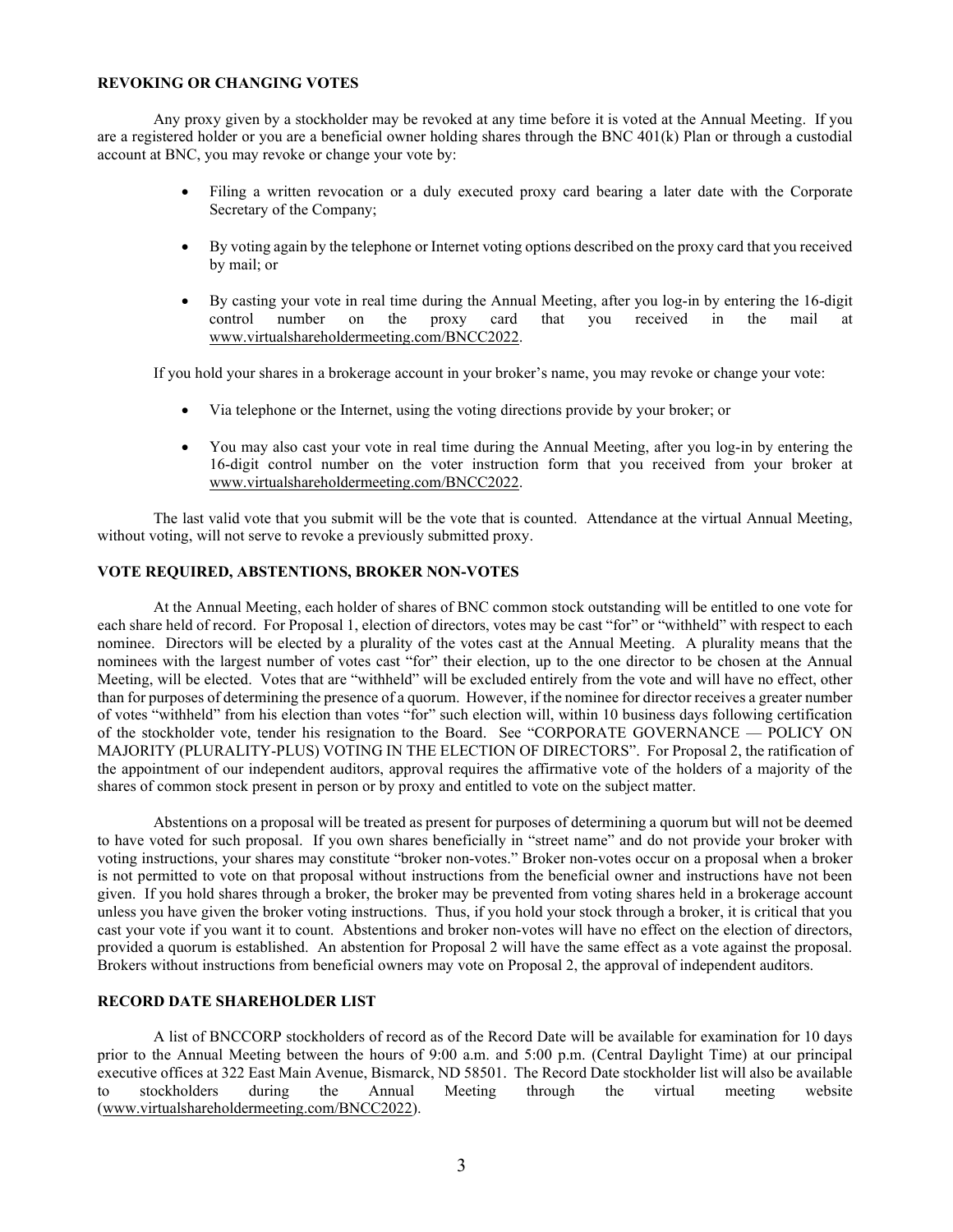#### **CORPORATE GOVERNANCE**

The Board is committed to good corporate governance that promotes the long-term interests of BNC's stockholders and provides a strong, effective and efficient foundation for business operations and informed oversight and decision making.

#### **COMPANY AND SUBSIDIARY BANK BOARD STRUCTURE**

In January 2020, as part of the Company's ongoing strategy to achieve an efficient and effective governance structure, eliminate redundant processes and meetings and allow the Board and its committees to focus on the most significant issues facing the Company, the Board established a modified mirror image Company/Bank board structure. Currently, all Company directors serve as directors of both the Company and the Company's wholly owned subsidiary, BNC National Bank (the "Bank"), and Dan Collins, Chief Executive Officer and President of the Bank, serves on the board of directors of the Bank (the "Bank Board").

#### **BOARD EVALUATION PROCESS**

The Board conducts an annual Board and committee self-evaluation facilitated by a third-party. The Nominating and Corporate Governance Committee oversees the evaluation process and reviews the evaluation format to ensure actionable feedback is solicited related to the operation of the Board and its committees. The third-party facilitator aggregates and summarizes responses, which are not attributed to specific directors in order to promote candor, and then reports the evaluation results to the Board Chair and the Nominating and Corporate Governance Committee. The Board Chair and the Nominating and Corporate Governance Committee review all ratings and comments to identify issues and to formulate actions items. The Board Chair and the Nominating and Corporate Governance Committee Chair, with the assistance of a third-party facilitator, provide a verbal report to the Board regarding the assessment results and the Board discusses potential issues or action items. The Board Chair and the Nominating and Corporate Governance Committee Chair then discuss any issues or action items agreed to by the Board with senior management if appropriate. As an outcome of the self-evaluation and discussions, the Board Chair, each committee chair, and senior management implement any agreed upon improvements.

#### **BOARD ROLE IN RISK MANAGEMENT**

The Board has an active and ongoing role in risk management. Those risks include, without limitation, strategic, financial, credit, liquidity, compensation, information security, regulatory and operational risks, including risks to the safety and soundness of the Bank. The Board is responsible for the general oversight of risk management and does so through the full Board and its committees. Company management is responsible for assessing and managing risk through robust internal processes and effective internal controls and for providing the status of each category of Company risk, including risk to the Bank, through effective reporting to the Board and its committees. Given the critical link between strategy and risk, including strategic matters, the Board, with the input of management, reviews whether those strategies being considered are consistent with an assessment of the Company's overall risk tolerance, the related opportunities and the capacity to manage the resulting risk.

#### **POLICY ON MAJORITY (PLURALITY-PLUS) VOTING IN THE ELECTION OF DIRECTORS**

The Company's bylaws provide that directors shall be elected by a "plurality" of the votes cast. A plurality means that the nominees with the largest number of votes cast "for" their election, up to the number of directors to be elected, will be elected as directors. In an uncontested election, the only nominees for election are those persons nominated by the Board.

The Board has adopted a Policy on Majority (Plurality-Plus) Voting that provides that in an uncontested election of directors, any nominee who receives a greater number of votes "withheld" from his or her election than votes "for" his or her election will, within 10 business days following the certification of the stockholder vote, tender his or her written resignation to the Board. Such tendered resignation will be considered by the Nominating and Corporate Governance Committee taking into account any factors or other information it considers appropriate and relevant and, within 60 days following the date of the stockholders' meeting at which the election occurred, will make a recommendation to the Board concerning the acceptance or rejection of such resignation. The Board will take formal action on the Nominating and Corporate Governance Committee's recommendation no later than 90 days following the date of the stockholders' meeting at which the election occurred. The Board will consider the information, factors and alternatives considered by the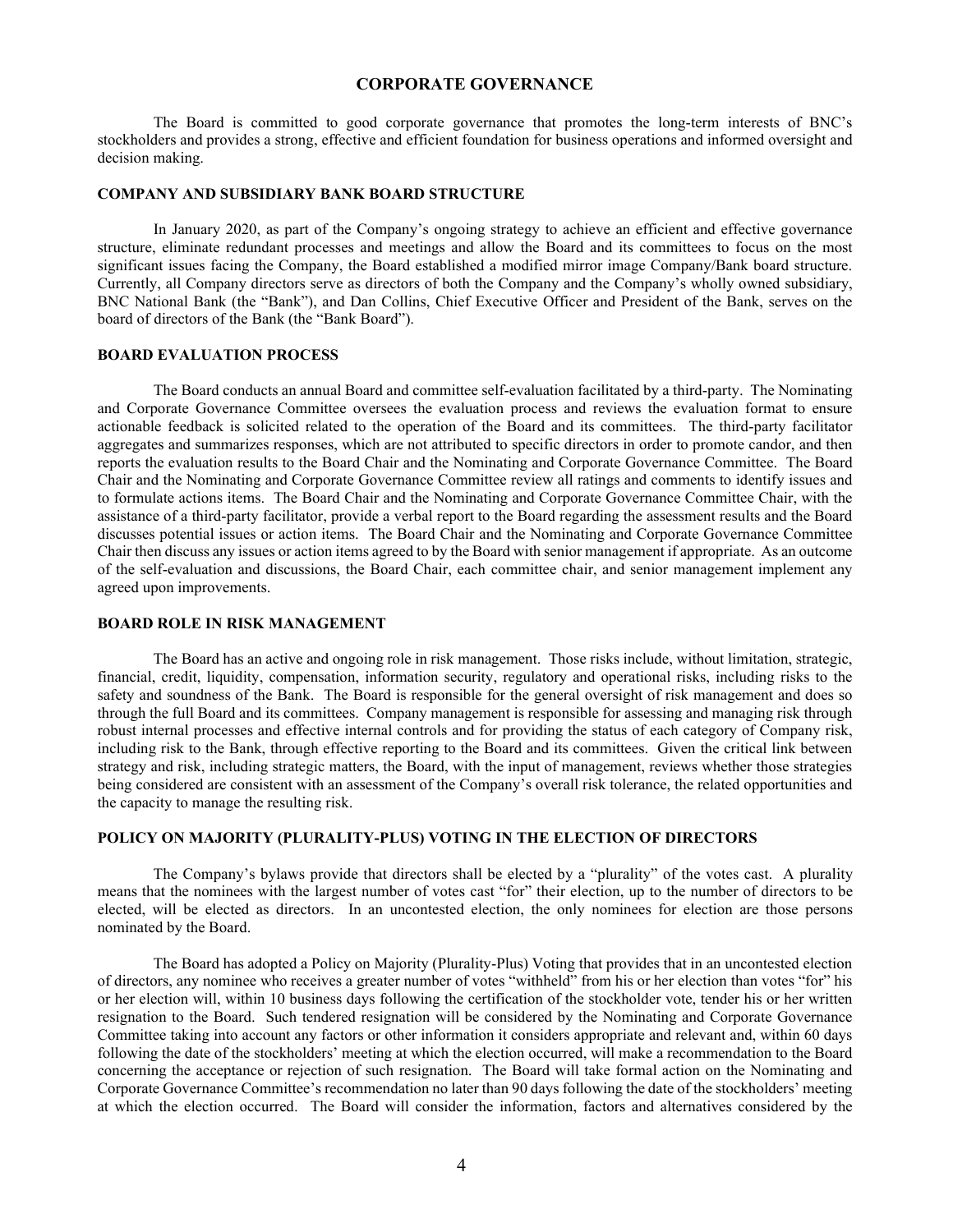Nominating and Corporate Governance Committee and such additional factors, information and alternatives as the Board deems relevant.

Following the Board's decision on the Nominating and Corporate Governance Committee's recommendation, the Company, within four business days after such decision is made, will publicly disclose the Board's decision, and, if applicable, the Board's reasons for rejecting the tendered resignation.

No director who is required to tender his or her resignation shall participate in the Nominating and Corporate Governance Committee's deliberations or recommendation, or in the Board's deliberations or determination, with respect to accepting or rejecting his or her resignation as a director. If a majority of the members of the Nominating and Corporate Governance Committee are required to tender their resignations, then the independent directors who are not required to tender their resignations will appoint an ad hoc Board committee from amongst themselves, consisting of such number of directors as they may determine to be appropriate, solely for the purpose of considering and making a recommendation to the Board with respect to the tendered resignations. If such ad hoc committee would have been created but fewer than three directors would be eligible to serve on it, then the entire Board (other than the director whose resignation is being considered) will make the determination to accept or reject the tendered resignation without any recommendation from the Nominating and Corporate Governance Committee and without the creation of an ad hoc committee.

## **PROPOSAL 1: ELECTION OF DIRECTOR**

The Board consists of three classes as equal in number as possible, each having a three-year term of office, with one class being elected each year. Mr. Tracy Scott, who is currently a member of the Board, will not stand for re-election at the Annual Meeting. Mr. Scott has served as a member of the Board since 1987 and as a member of the Bank Board since 2020. Mr. Scott served as Chair of the Board from 1987-2007 and from 2013-2019. During his thirty-five years on the Board, Mr. Scott has made valuable contributions to shaping our strategic priorities and creating value for stockholders as a Board member. Effective as of Mr. Scott's retirement from the Board at the Annual Meeting, the size of the Board will be decreased from six to five members. At the Annual Meeting, one director will be elected to serve a three-year term, to hold office until his successor is elected and qualified or until such director's earlier resignation or removal.

The Board of Directors nominates **Nathan P. Brenna** for election as a director at the Annual Meeting. Unless you specify otherwise in your proxy card, your shares will be voted by the proxy holder FOR the election of Mr. Brenna as a member of the class to serve until the 2025 Annual Meeting of Stockholders. If the nominee to be elected becomes unavailable for any reason, the Board may reduce the size of the Board or votes may be cast pursuant to the accompanying form of proxy for a substitute nominee designated by the Board. The nominee has advised us that he will serve on the Board if elected. Information about the nominee is provided below.

#### **DIRECTOR NOMINEE**

|                   |     |                                                                | <b>Board Committee</b> |
|-------------------|-----|----------------------------------------------------------------|------------------------|
| Name              | Age | <b>Director Biography</b>                                      | <b>Memberships</b>     |
| Brenna, Nathan P. | 51  | Mr. Brenna has served on the BNCCORP, INC. Board of            | Member of              |
|                   |     | Directors since September 2014 and on the BNC National Bank    | Nominating and         |
|                   |     | Board of Directors since January 2020. He is the owner of      | Corporate              |
|                   |     | Brenna Farm and Ranch in northwestern North Dakota.            | Governance             |
|                   |     | Mr. Brenna, a former attorney, has a distinguished legal       | Committee* and         |
|                   |     | background having represented clients across the country for a | Compensation           |
|                   |     | decade at Anthony Ostlund & Baer, P.A. from 1997 to 2007.      | Committee              |
|                   |     | Mr. Brenna is active in community service. He is a Supervisor  |                        |
|                   |     | of Keene Township and a member of its Planning $&$ Zoning      |                        |
|                   |     | Commission. Mr. Brenna's term on the Board will expire in      |                        |
|                   |     | 2025.                                                          |                        |

\*Chair of the committee

# *THE BOARD OF DIRECTORS UNANIMOUSLY RECOMMENDS THAT YOU VOTE "FOR" THE NOMINEE LISTED ABOVE.*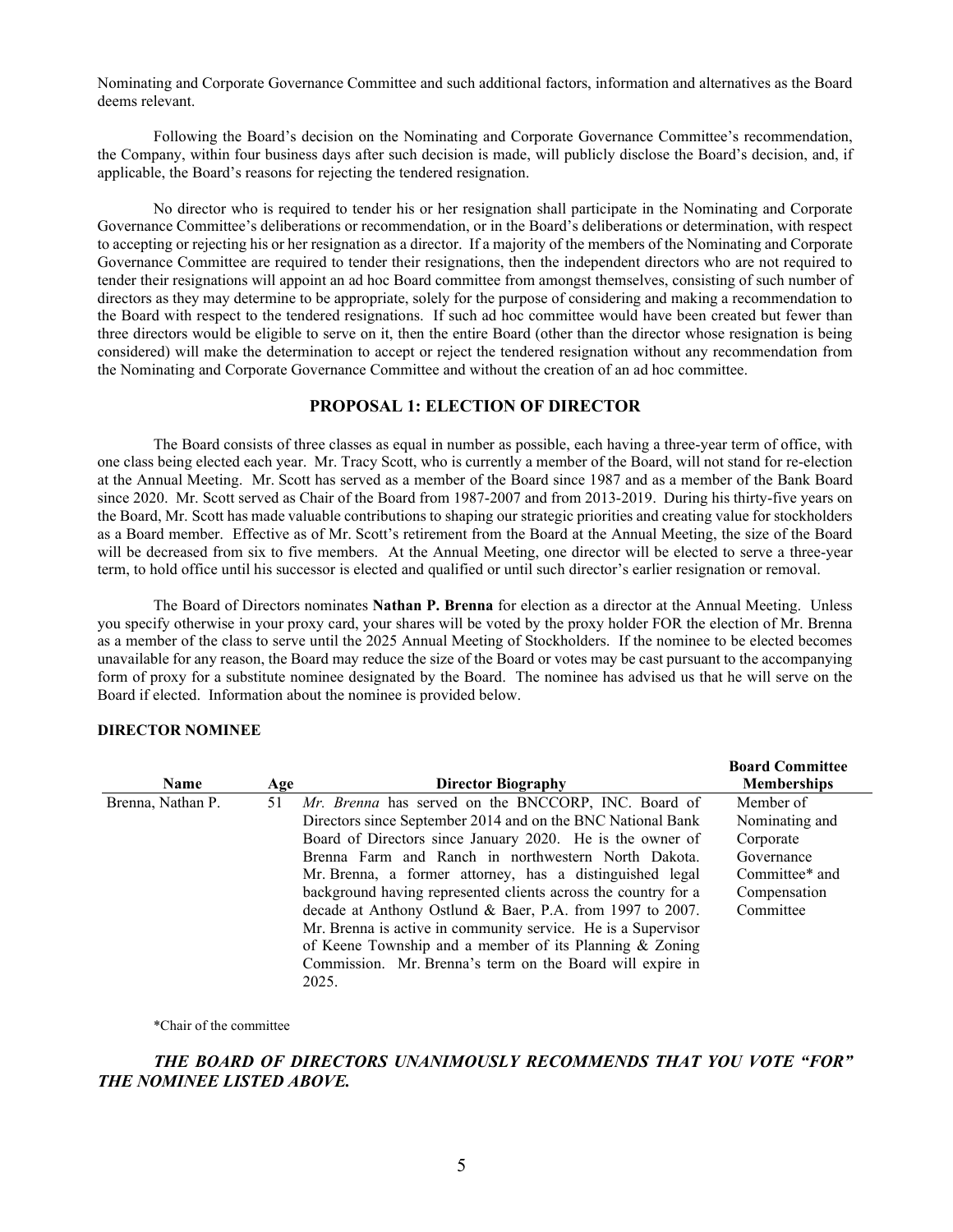# **CONTINUING DIRECTORS**

| Name               | Age | <b>Director Biography</b>                                                                                                                                                                                                                                                                                                                                                                                                                                                                                                                                                                                                                                                                                                                                                                                                                                                                                                                                                                                                                                                                                                                                                                                                                                                                                                                                                                                                                                                                                                                                                                                                                                                                                                                                                                                                                           | <b>Board Committee</b><br><b>Memberships</b>                                                                                                                          |
|--------------------|-----|-----------------------------------------------------------------------------------------------------------------------------------------------------------------------------------------------------------------------------------------------------------------------------------------------------------------------------------------------------------------------------------------------------------------------------------------------------------------------------------------------------------------------------------------------------------------------------------------------------------------------------------------------------------------------------------------------------------------------------------------------------------------------------------------------------------------------------------------------------------------------------------------------------------------------------------------------------------------------------------------------------------------------------------------------------------------------------------------------------------------------------------------------------------------------------------------------------------------------------------------------------------------------------------------------------------------------------------------------------------------------------------------------------------------------------------------------------------------------------------------------------------------------------------------------------------------------------------------------------------------------------------------------------------------------------------------------------------------------------------------------------------------------------------------------------------------------------------------------------|-----------------------------------------------------------------------------------------------------------------------------------------------------------------------|
| Redmann, Thomas    | 64  | Mr. Redmann has been a director on the BNCCORP, INC.<br>Board of Directors since September 2018 and a director on the<br>BNC National Bank Board of Directors since January 2020. He<br>retired from Bank of North Dakota ("BND") in 2015 after<br>26 years, serving the last 15 years as BND's Loan Manager with<br>a focus on commercial activities. Throughout his BND career,<br>he maintained responsibility for BND's correspondent bank<br>stock program. Prior to BND, Mr. Redmann worked for the<br>North Dakota Office of Intergovernmental Assistance as the<br>economic development administrator of the Community<br>Development Block Grant Program, and began his career as a<br>financial planner with John G. Kinnard and Company.<br>Mr. Redmann received a Bachelor of Science in Business<br>Administration from North Dakota State University in 1979 and<br>a Master of Business Administration from the University of<br>North Dakota in 1981. Mr. Redmann's term on the Board will<br>expire in 2023.                                                                                                                                                                                                                                                                                                                                                                                                                                                                                                                                                                                                                                                                                                                                                                                                                       | Member of Audit<br>Committee                                                                                                                                          |
| Vekich, Michael M. | 74  | Mr. Vekich was appointed to the BNCCORP, INC. Board of<br>Directors in March 2017. He was named Chair of the<br>BNCCORP, INC. Board of Directors in December 2019 and<br>Chair and a director of the BNC National Bank Board of<br>Directors in January 2020. Since 1998 through present,<br>Mr. Vekich has been the Chief Executive Officer of Vekich<br>Chartered, management advisors specializing in investment<br>banking, strategic planning, repositioning organizations and<br>governance. He was the Executive Chairman, President and<br>Chief Executive Officer of Skyline Exhibits, designers of trade<br>show exhibits from 2000-2010. In July 2017, Mr. Vekich was<br>appointed by the Governor of Minnesota to serve as Chair of the<br>Minnesota Sports Facilities Authority. Mr. Vekich is the<br>immediate past Chair and a current member of the Board of<br>Trustees of Minnesota State Colleges and Universities, Chair of<br>the Managing Committee and Chair for CAP-HC and President<br>of the National Association of Corporate Directors - Minnesota<br>Chapter. He has significant prior experience serving as a board<br>member for a number of banking companies, including serving<br>as Chair of the board of directors of HF Financial Corp. and<br>Chair of the board of its wholly owned subsidiary, Home Federal<br>Bank, and is a founder and served on the board of directors of<br>Tradition Capital Bank and the Bank Holding Company<br>Association. Mr. Vekich received a Bachelor of Arts Degree in<br>Accounting and Business Administration from the University of<br>Minnesota and is a Certified Public Accountant; Certified<br>Global Management Accountant; Certified Board Advisor; and<br>holds a Certificate in Cybersecurity Oversight. Mr. Vekich's<br>term on the Board will expire in 2023. | Chair of the Board,<br>Ex-Officio Member<br>of each of Audit<br>Committee,<br>Compensation<br>Committee and<br>Nominating and<br>Corporate<br>Governance<br>Committee |
| Ghylin, Gaylen     | 74  | Mr. Ghylin has served as a director on the BNCCORP, INC.<br>Board of Directors since June 2003 and the BNC National Bank<br>Board of Directors since January 2020. He previously served as<br>Executive Vice President, Secretary and Chief Financial Officer<br>of Tiller Corporation d/b/a Barton Sand & Gravel Co.,<br>Commercial Asphalt Co. and Barton Enterprises, Inc., since<br>1979, and as a director of the Tiller Corporation from 1980 until                                                                                                                                                                                                                                                                                                                                                                                                                                                                                                                                                                                                                                                                                                                                                                                                                                                                                                                                                                                                                                                                                                                                                                                                                                                                                                                                                                                           | Member of Audit<br>Committee* and<br>Compensation<br>Committee                                                                                                        |

his retirement in 2017. Mr. Ghylin also serves on the Board of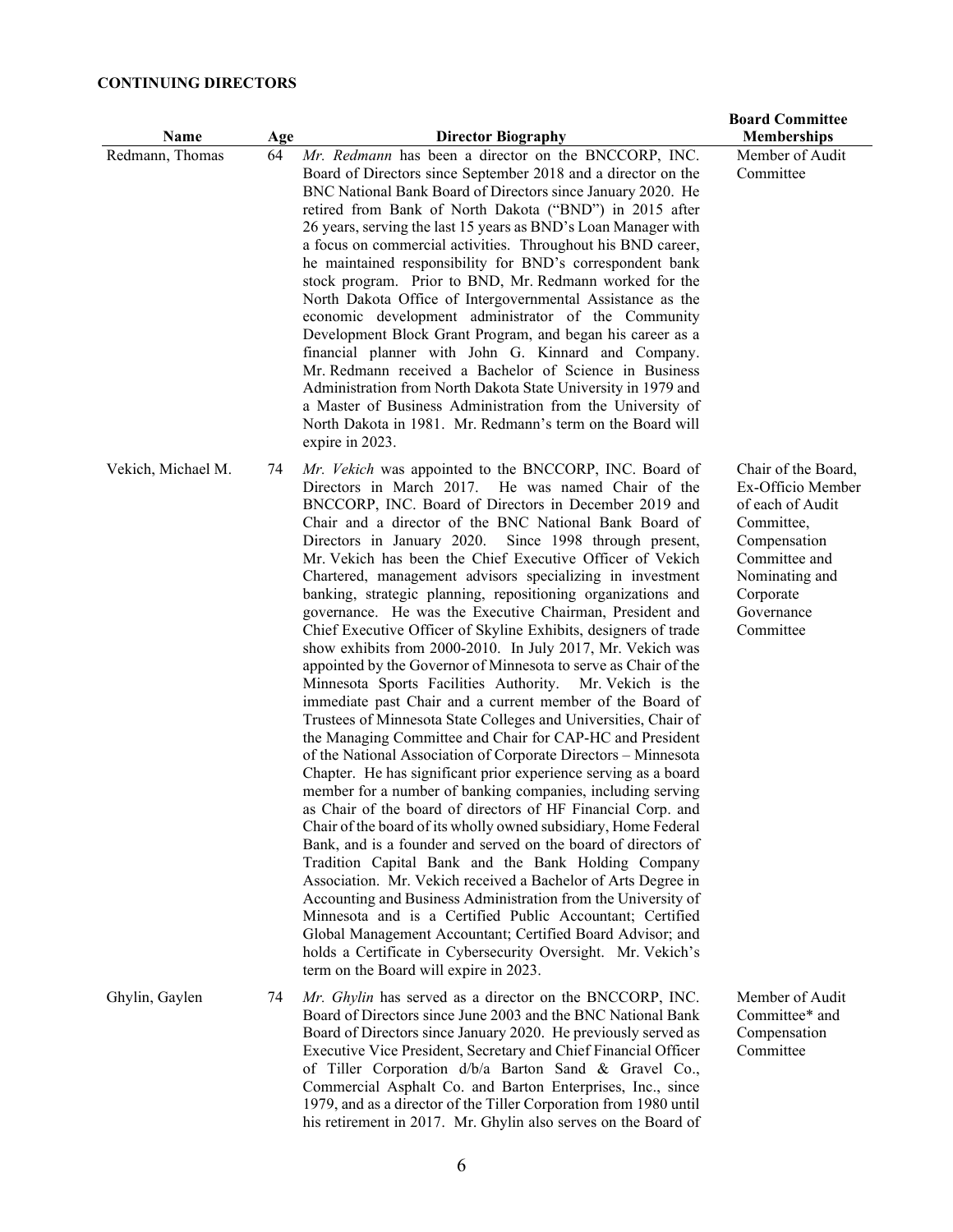|                 |     |                                                                                                                                                                                                                                                                                                                                                                                                                                                                                                                                                                                                                                                                                                                                                                                                                                                                                                                                                                                                                                                                                                                                                                                                                                                                                                                                                                                                                                                          | <b>Board Committee</b>                                                                                |
|-----------------|-----|----------------------------------------------------------------------------------------------------------------------------------------------------------------------------------------------------------------------------------------------------------------------------------------------------------------------------------------------------------------------------------------------------------------------------------------------------------------------------------------------------------------------------------------------------------------------------------------------------------------------------------------------------------------------------------------------------------------------------------------------------------------------------------------------------------------------------------------------------------------------------------------------------------------------------------------------------------------------------------------------------------------------------------------------------------------------------------------------------------------------------------------------------------------------------------------------------------------------------------------------------------------------------------------------------------------------------------------------------------------------------------------------------------------------------------------------------------|-------------------------------------------------------------------------------------------------------|
| Name            | Age | <b>Director Biography</b>                                                                                                                                                                                                                                                                                                                                                                                                                                                                                                                                                                                                                                                                                                                                                                                                                                                                                                                                                                                                                                                                                                                                                                                                                                                                                                                                                                                                                                | <b>Memberships</b>                                                                                    |
|                 |     | Directors of True Friends, a nonprofit organization that enriches<br>the lives of nearly 4,000 children and adults with developmental,<br>physical or learning disabilities. Mr. Ghylin's term on the Board<br>will expire in 2024.                                                                                                                                                                                                                                                                                                                                                                                                                                                                                                                                                                                                                                                                                                                                                                                                                                                                                                                                                                                                                                                                                                                                                                                                                      |                                                                                                       |
| Palmer, John W. | 61  | Mr. Palmer was appointed to the BNCCORP, INC. Board of<br>Directors in April 2019 and to the BNC National Bank Board of<br>Directors in January 2020. Mr. Palmer is a co-founder and<br>principal of PL Capital Advisors, LLC. PL Capital Advisors is<br>a registered investment advisory firm specializing in the banking<br>industry. Prior to co-founding PL Capital in 1996, Mr. Palmer<br>was employed by KPMG LLP, an international public<br>accounting firm, from 1983 to 1996. While at KPMG,<br>Mr. Palmer specialized as an auditor and a strategic advisor to<br>companies in the commercial banking, consumer finance, thrift,<br>mortgage banking and discount brokerage industries, serving<br>publicly and privately held clients ranging in size from<br>\$25 million to \$25 billion in assets. Mr. Palmer has significant<br>prior experience serving as a board member of banking<br>companies including most recently BankFinancial Corporation,<br>HF Financial Corp., and CFS Bancorp, Inc. He received a<br>Bachelor of Accounting degree from Walsh College and is a<br>Certified Public Accountant (status inactive). Mr. Palmer was<br>initially appointed as a director pursuant to a Cooperation<br>Agreement between the Company, the PL Capital Group and<br>Mr. Palmer, dated as of April 8, 2019, and was re-elected to the<br>Board at the 2021 Annual Meeting. Mr. Palmer's term on the<br>Board will expire in 2024. | Member of<br>Compensation<br>Committee* and<br>Nominating and<br>Corporate<br>Governance<br>Committee |

\*Chair of the committee

#### **EXECUTIVE OFFICERS WHO ARE NOT DIRECTORS**

*Brendel, Douglas – President Mortgage Banking*: Mr. Brendel has served as President Mortgage Banking for BNC National Bank since February 2016 and as EVP of Mortgage Lending from September 2010 to February 2016. He also served as BNC's Vice President of Mortgage Operations from May 2008 to September 2010. Mr. Brendel served on BNC National Bank's Board of Directors from September 2013 to January 2020. He serves on the Arrow Head Yacht Club Board of Directors.

*Cleveland, Shawn* – *Chief Operating Officer*: Ms. Cleveland has served as BNC National Bank's COO since September 1999 and as its Chief Compliance Officer since July 1995. She is a Certified Public Accountant and a Certified Regulatory Compliance Manager. She is active on several of BNC's operating committees and is the chair of the IT Steering Committee. Ms. Cleveland joined BNC in 1992 as an internal auditor. She served on the BNC National Bank Board of Directors from September 1999 until January 2020.

*Collins, Daniel – President and Chief Executive Officer*: Mr. Collins has served as the President and Chief Executive Officer of BNCCORP, INC. and BNC National Bank since December 27, 2021, previously its Interim President and Chief Executive Officer since July 6, 2020. Prior to the role of Interim President and Chief Executive Officer, Mr. Collins served as Chief Financial Officer since December 2013. Previously, Mr. Collins was employed by MoneyGram International where he served in the roles of Senior Vice President/Treasurer and Vice President-Internal Audit Director. Mr. Collins served as Corporate Controller of RBC Dain Rauscher, Inc. and Divisional CFO for the consumer products group at U.S. Bancorp. Mr. Collins also served ten years in Big Four public accounting exclusively serving financial services companies. Mr. Collins served on the BNC National Bank Board of Directors from May 2015 to January 2020 and rejoined that Board in July 2020 upon being appointed as the Interim President and Chief Executive Officer of BNC National Bank. He is also active in several of BNC's operating committees since joining the Company. Mr. Collins is a director/board member at the Jack Jablonski Believe in Miracles Foundation.

*Currie, Justin – Chief Financial Officer*: Mr. Currie has served as Chief Financial Officer since January 21, 2022. He served as BNC's Vice President – Corporate Controller from January 2013 through January 2022 and served in various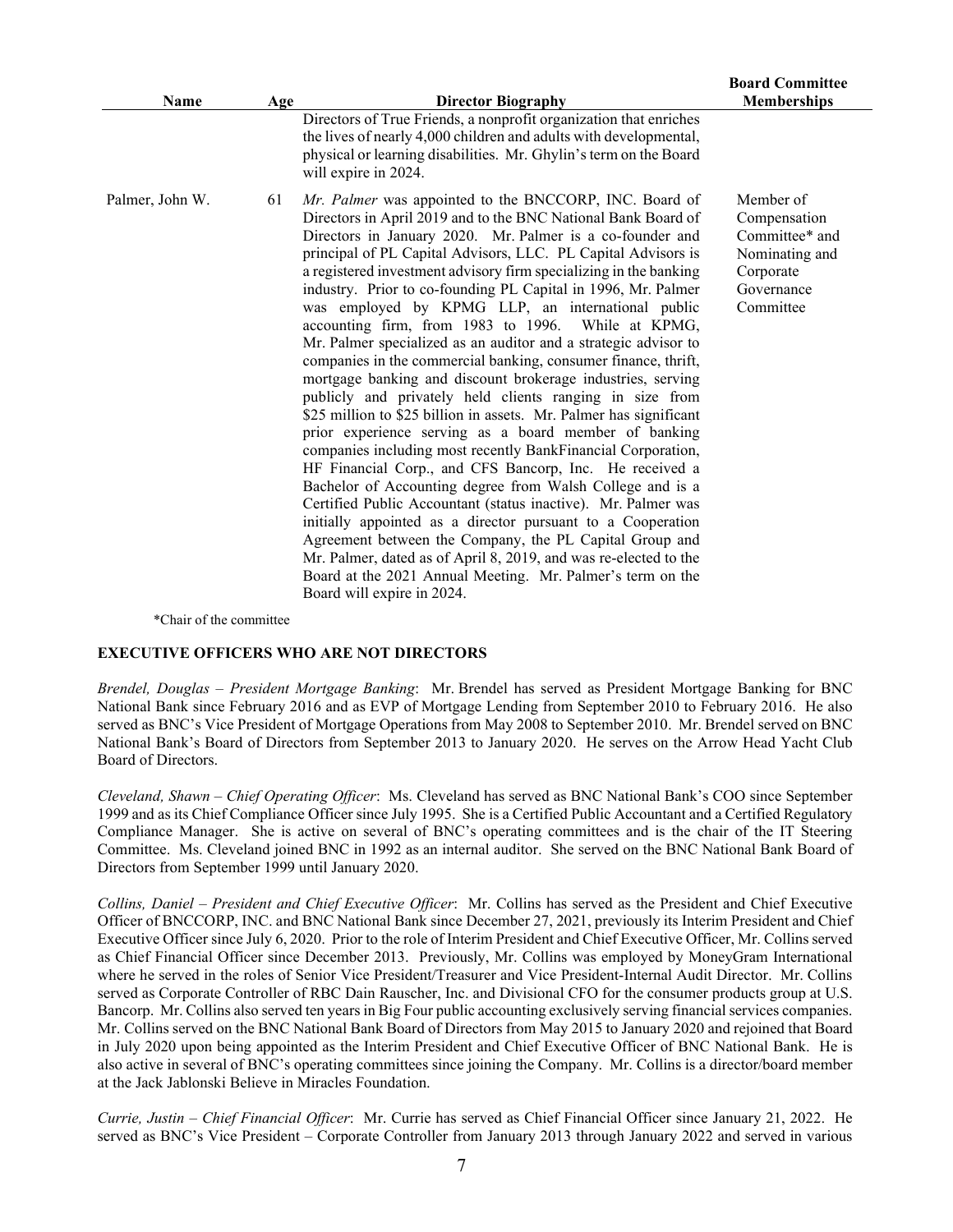capacities in the Company's Internal Audit and Loan Review functions from November 2002 to January 2013. He is also active on several of BNC's operating committees.

*Gorder, Graig – Treasurer/Vice President Investments*: Mr. Gorder has served as Treasurer – Vice President of Investments since January 24, 2022. He joined BNC in March 2003 as an Investment Analyst within the finance/ALCO department and then served as a Credit Analyst within the commercial lending department prior to becoming Vice President – Investment Officer. He is active on several of BNC's operating committees, and chairs BNC's Asset/Liability Management Committee and Trust Investment Committee.

*Scott, Chad – President North Dakota Market*: Mr. Scott has served as President of BNC National Bank's North Dakota market since November 1, 2020. He joined BNC in January 1996 and served in many capacities in the commercial lending department prior to becoming President of the North Dakota market, most recently as Senior Vice President of Commercial Lending.

*Spillman, Scott – President Arizona Market*: Mr. Spillman joined BNC in May 2008 as President of BNC National Bank's Arizona market. Prior to BNC, he served as Senior Vice President-Business Development Officer at First National Bank of Arizona. Prior to his position at First National Bank of Arizona, he was Senior Vice President-Business Development Officer for Imperial Bank/Comerica Bank in Arizona. Mr. Spillman served on the BNC National Bank Board of Directors from January 2009 to January 2020. He also serves on the Glendale Chamber of Commerce Board of Directors.

### **DIRECTOR NOMINATIONS**

Recommendations for nominations of persons to serve as directors of the Company are made by the Nominating and Corporate Governance Committee of the Board and are approved by the entire Board. The Nominating and Corporate Governance Committee will also consider candidates for director suggested by other directors, as well as our management and stockholders. A stockholder who desires to recommend a prospective nominee for the Board must follow our procedures for stockholder nominations, which are described under "Stockholder Proposals, Nominations and Communications with the Board of Directors."

The Board believes that nominees to the Board must meet the following minimum qualifications: the nominee must have achieved significant success in business or have extensive financial expertise, must be committed to representing the long-term interests of the Company's stockholders, must have high ethical and moral standards and integrity and must satisfy applicable independence criteria. Additionally, the Board evaluates potential nominees by considering the following factors:

- whether the potential nominee has experience and expertise that is relevant to the Company's business, including any specialized business experience, technical expertise, or other specialized skills, and whether he or she has knowledge regarding issues affecting the Company;
- whether the potential nominee is free of any conflict of interest or the appearance of any conflict of interest with the Company's best interests and the best interests of the Company's stockholders, and whether he or she is willing and able to represent the interests of all of the Company's stockholders; and
- any factor affecting the ability or willingness of the potential nominee to devote sufficient time to Board activities and to enhance his or her understanding of the Company's business.

In addition, with respect to an incumbent director whom the Board is considering as a potential nominee for reelection, the Board reviews and considers the incumbent director's service to BNC during his or her term, including the number of meetings attended, level of participation and overall contribution to BNC. The manner in which the Board evaluates a potential nominee will not differ based on whether the potential nominee is recommended by a stockholder of BNC. The nominee for director at the Annual Meeting is a current director standing for re-election.

#### **DIRECTOR INDEPENDENCE**

The Board has determined that each member of the Board is an "independent director" within the meaning of the NASDAQ corporate governance listing standards and the Company's corporate governance policies.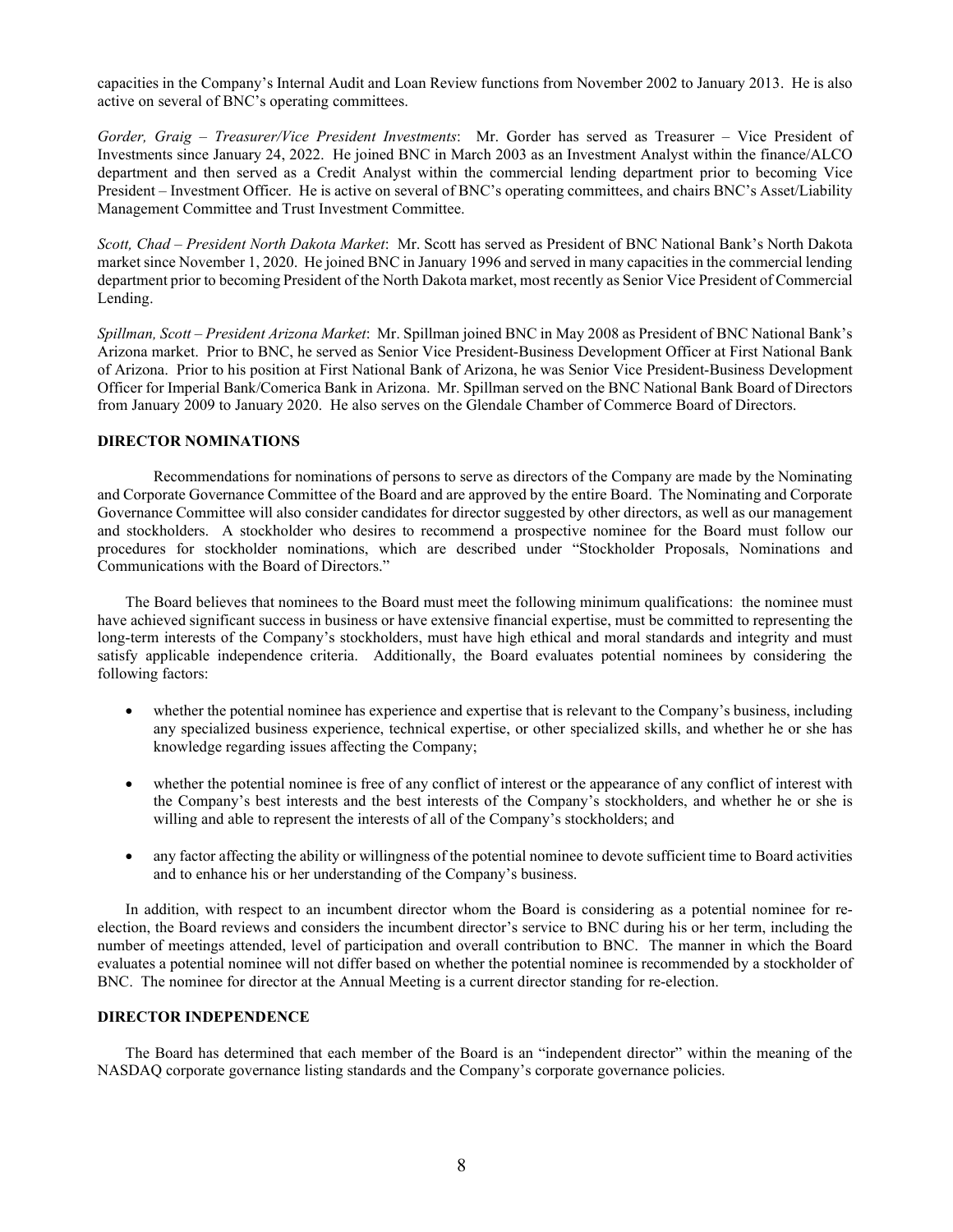#### **BOARD OF DIRECTORS MEETINGS AND COMMITTEES**

There were ten Board meetings in 2021. The Board has three standing committees: the Audit Committee, the Compensation Committee, and the Nominating and Corporate Governance Committee, which are described below. During 2021, the Audit Committee met five times, the Compensation Committee met three times, and the Nominating and Corporate Governance Committee met once. Each incumbent director named in this Proxy Statement who was a member of the Board in 2021 attended at least 75 percent of the meetings of the Board and Board committees on which each served in 2021.

*Executive Sessions.* The independent directors meet in "executive sessions" at which only independent directors are present. The independent directors hold at least one executive session at each regularly scheduled Board and committee meeting.

*Audit Committee*. The current members of the Audit Committee are Messrs. Ghylin, Redmann, Scott and Vekich, all of whom are independent under the listing standards of the NASDAQ Stock Market and under the OTCQX Market Rules. The Audit Committee is responsible for assisting the Board in its oversight of (i) the Company's accounting and financial reporting processes; (ii) the integrity of the Company's financial statements; (iii) the performance of the Company's internal audit department and the internal audit process; (iv) the independence and performance of the Company's independent auditors; and (v) compliance by the Company with legal and regulatory requirements. The Audit Committee has adopted a written charter and reviews and reassesses the adequacy of its charter on an annual basis. A copy of the Audit Committee's charter is available on the Investor Relations section of the Company's website at www.bnccorp.com.

*Compensation Committee*. The members of the Compensation Committee are Messrs. Palmer, Ghylin, Brenna and Vekich, all of whom are independent under the listing standards of the NASDAQ Stock Market and under the OTCQX Market Rules. The Compensation Committee oversees the Company's compensation and benefits programs and certain Company policies related to employment practices. The Compensation Committee has the authority to retain compensation consultants to assist in the evaluation of executive officer compensation and may delegate any of its responsibilities to subcommittees, so long as members of subcommittees are not members of management. The Compensation Committee has adopted a written charter and reviews and reassesses the adequacy of its charter on an annual basis. A copy of the Compensation Committee's charter is available on the Investor Relations section of the Company's website at www.bnccorp.com.

*Nominating and Corporate Governance Committee*. The members of the Nominating and Corporate Governance Committee are Messrs. Brenna, Palmer, Scott and Vekich, all of whom are independent under the listing standards of the NASDAQ Stock Market and under the OTCQX Market Rules. The purposes of the Nominating and Corporate Governance Committee are to (i) identify and recommend to the Board individuals who are qualified to serve as directors of the Company and on committees of the Board; (ii) advise the Board with respect to Board composition, procedures and committees; and (iii) oversee the evaluation of the Board and any related matters required by applicable laws. The Nominating and Corporate Governance Committee has adopted a written charter and reviews and reassesses the adequacy of its charter on an annual basis. A copy of the Nominating and Corporate Governance Committee's charter is available on the Investor Relations section of the Company's website at www.bnccorp.com.

#### **DIRECTOR ATTENDANCE AT ANNUAL MEETINGS**

The Company does not have a written policy regarding director attendance at annual stockholder meetings, although all directors are encouraged to attend such meetings. All of the directors attended our 2021 Annual Meeting of Stockholders.

### **CODE OF ETHICS**

The Company has adopted a code of ethics and business conduct that applies to each of its employees, officers and directors, including its principal executive officer, principal financial officer, principal accounting officer or controller, or persons performing similar functions. A copy of the Company's code of ethics and business conduct is available on the Company's website at www.bnccorp.com.

## **RELATED PARTY TRANSACTIONS**

In the ordinary course of business, BNC makes loans, including lines of credit, to the executive officers and directors of BNC, as well as affiliates of such persons. These loans are made on substantially the same terms, including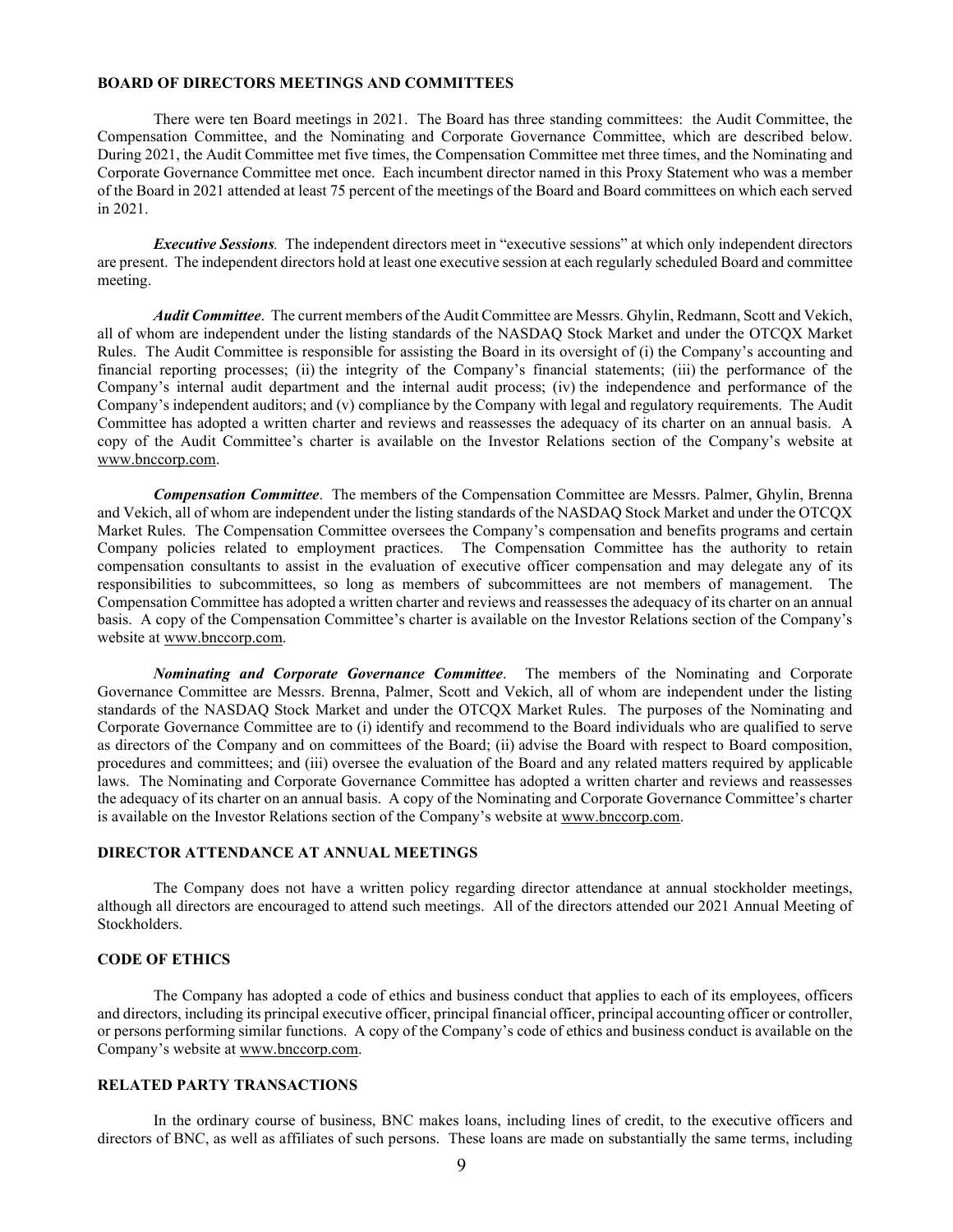interest rates and collateral, as those prevailing at the time for comparable loans with persons not related to BNC and do not involve more than the normal risk of collectability or present other unfavorable features. Additionally, BNC makes certain loans, including first mortgage loans, home equity loans and lines of credit, and home construction loans available to all employees, including executive officers. During 2020, BNC and Chad Scott, who became President of BNC's North Dakota market on November 1, 2020, became parties to a \$245,000 home equity line of credit bearing interest at 3.25% per annum. The highest principal amount outstanding on the line of credit during 2021 was \$245,048, \$5,861.14 in interest was paid on the line of credit in 2021, and, as of April 4, 2022, the principal balance of Mr. Scott's line of credit was \$185,000.

For additional information regarding related-party transactions, see Note 23 of the consolidated financial statements contained in the 2021 Annual Report.

#### **AGREEMENTS WITH CERTAIN STOCKHOLDERS**

#### *Non-Disclosure and Standstill Agreements*

Johnson Agreement. On February 7, 2020, BNC entered into a Non-Disclosure and Standstill Agreement, which was amended as of March 23, 2022 (as amended, the "Johnson Agreement"), with Kenneth Hilton Johnson ("Mr. Johnson"). The Johnson Agreement states that, as of February 7, 2020, Mr. Johnson beneficially owned 491,287 shares of BNC's common stock, which would represent 13.81% of the outstanding shares of BNC's common stock as of the Record Date.

Pursuant to the Johnson Agreement, among other things:

- Mr. Johnson agreed, subject to the terms and conditions set forth in the Johnson Agreement, to not disclose and keep confidential certain confidential information that he had or might receive from BNC. These confidentiality and non-disclosure provisions are effective as of the date of the Johnson Agreement through the date that is two years after the termination of the Johnson Covered Period (as defined below) subject to a longer period for trade secrets of the Company or the Bank.
- Mr. Johnson agreed to certain provisions that restrict Mr. Johnson or his affiliates from, among other things, entering into transactions that would increase his beneficial ownership in BNC's common stock, engage in certain proxy solicitations, soliciting consents from stockholders, participate in any group or enter into any voting agreement, seek to influence the voting of any BNC securities, proposing or participating in certain extraordinary transactions involving BNC, calling meetings of stockholders, seeking representation on the Board, nominating candidates for election to the Board, seeking to remove any of BNC's directors, or taking action to influence the Board or BNC's management or otherwise to exercise a controlling influence over the management and policies of BNC. These provisions are effective from the date of the Johnson Agreement to the day that is thirty (30) days prior to the expiration of the notice period specified in the Company's bylaws related to the nominations of directors at the Company's 2024 Annual Meeting of Stockholders (the "Johnson Covered Period").

Rangeley Group Agreement. On March 19, 2020, BNC entered into a Non-Disclosure and Standstill Agreement (the "Rangeley Group Agreement") with Christopher DeMuth, Jr., Rangeley Capital Partners, LP, Rangeley Capital Partners II, LP and Rangeley Capital, LLC (collectively, the "Rangeley Group"). The Rangeley Group Agreement states that, as of the date of the Rangeley Group Agreement, the Rangeley Group beneficially owned 246,569 shares of BNC's common stock, which would represent 6.93% of the outstanding shares of BNC's common stock as of the Record Date.

Pursuant to the Rangeley Group Agreement, among other things, the Rangeley Group agreed, subject to the terms and conditions set forth in the Rangeley Group Agreement, to not disclose and keep confidential certain confidential information that it had or might receive from BNC. These confidentiality and non-disclosure provisions are effective as of the date of the Rangeley Group Agreement through February 28, 2023.

#### **AUDIT COMMITTEE REPORT**

Management has the primary responsibility for the Company's internal controls and financial reporting process. The independent registered public accountants are responsible for performing an independent audit of the Company's consolidated financial statements in accordance with the standards of the American Institute of Certified Public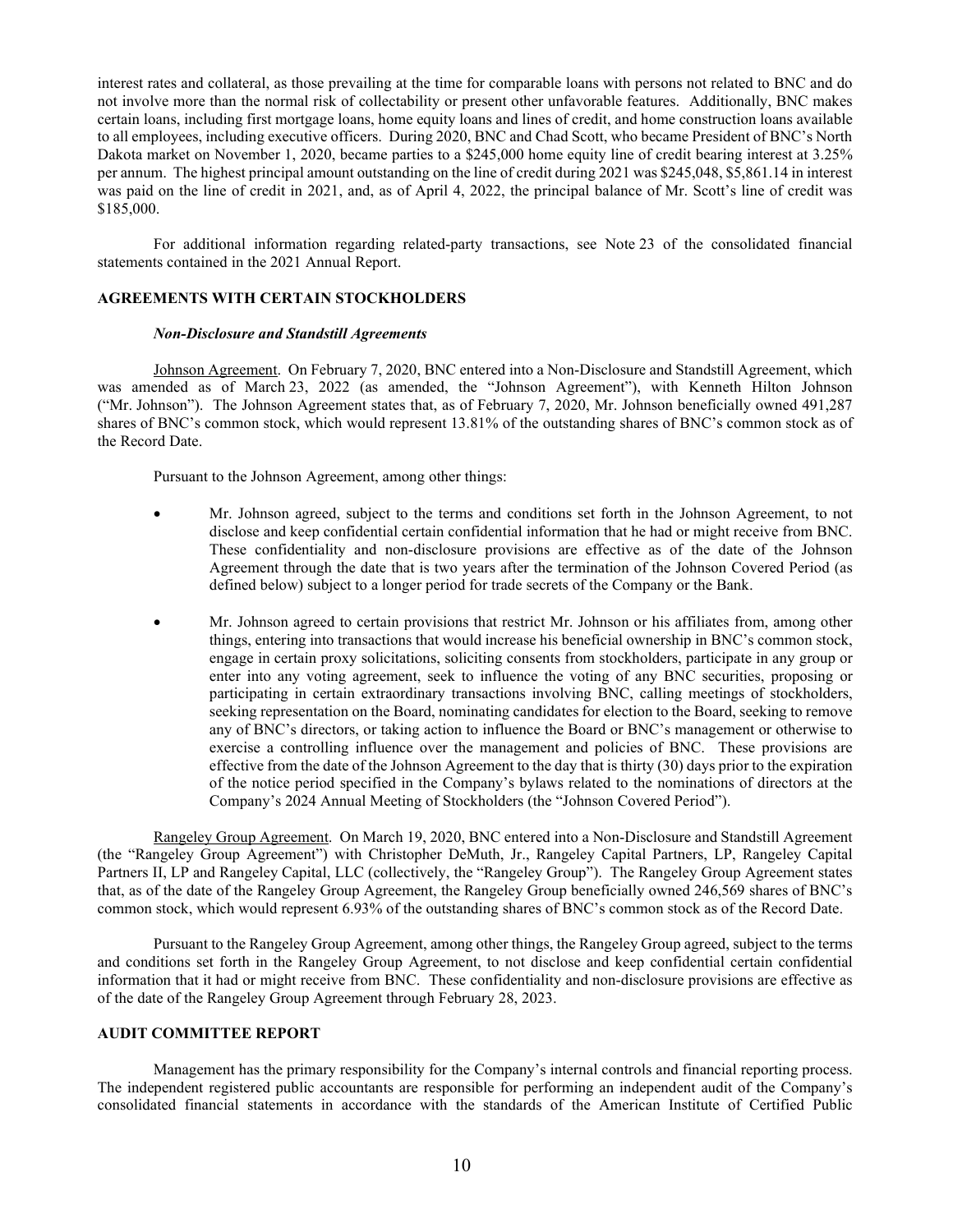Accountants ("AICPA") and issuing an opinion thereon. The Audit Committee's responsibility is to monitor and oversee these processes. As part of its ongoing activities, the Audit Committee has:

- reviewed and discussed with management the Company's audited consolidated financial statements for the fiscal year ended December 31, 2021;
- discussed with the independent registered public accountants the matters required to be discussed by the applicable requirements of AU-C Section 260 of the AICPA (Auditor's Communication With Those Charged with Governance) and by 12 CFR 363.3(d) (Communications with audit committee); and
- received the disclosures from the independent registered public accountants required by the applicable requirements of the AICPA and other professional and regulatory standards affirming the independent registered public accountants' independence and has discussed the independent registered public accountants' independence with the independent registered public accountants.

Based on the review and discussions referred to above, the Audit Committee recommended to the Board that the audited consolidated financial statements be included in the Company's Annual Report for the fiscal year ended December 31, 2021 and distributed to stockholders of the Company.

THE AUDIT COMMITTEE

Gaylen Ghylin, Committee Chair Thomas Redmann Tracy J. Scott Michael M. Vekich

## **EXECUTIVE COMPENSATION**

#### *Summary Compensation Table*

The following table sets forth a summary of certain information concerning the compensation paid by the Company for services rendered to our President and Chief Executive Officer and each of our two other most highly compensated executive officers acting as of December 31, 2021. We refer to these three executives as our Named Executive Officers in this Proxy Statement.

| <b>SUMMARY COMPENSATION TABLE</b>        |      |             |                   |                          |                                  |            |
|------------------------------------------|------|-------------|-------------------|--------------------------|----------------------------------|------------|
| Name and principal<br>position           | Year | Salary (\$) | <b>Bonus</b> (\$) | Equity<br>Awards         | All other<br>compensation<br>(S) | Total (\$) |
| Daniel Collins                           | 2021 | 300,000     | 75,000            | $\overline{\phantom{0}}$ | $22.109^{(1)}$                   | 397,109    |
| President and Chief Executive<br>Officer | 2020 | 257,000     | 105,000           |                          | 24.725                           | 386,725    |
| Douglas Brendel                          | 2021 | 240,000     | 295,000           |                          | $63,665^{(2)}$                   | 598,665    |
| President Mortgage Banking               | 2020 | 240,000     | 675,000           |                          | 88,044                           | 1,003,044  |
| Chad Scott                               | 2021 | 227,000     | 94.100            |                          | $23,809^{(3)}$                   | 344,909    |
| President North Dakota Market            | 2020 | 194,083     | 172,424           |                          | 23,887                           | 390,394    |

(1) All other Compensation for 2021 includes SERP employer contribution (\$10,000), 401(k) matching contributions (\$12,000), and other one-time taxable payments (\$109).

(2) All other Compensation for 2021 includes commissions on mortgage loan production (\$39,961), SERP employer contribution (\$10,000), 401(k) matching contribution (\$13,000), and other one-time taxable payments (\$704).

(3) All other Compensation for 2021 includes SERP employer contributions (\$10,000), 401(k) matching contributions (\$13,000), and other one-time taxable payments (\$809).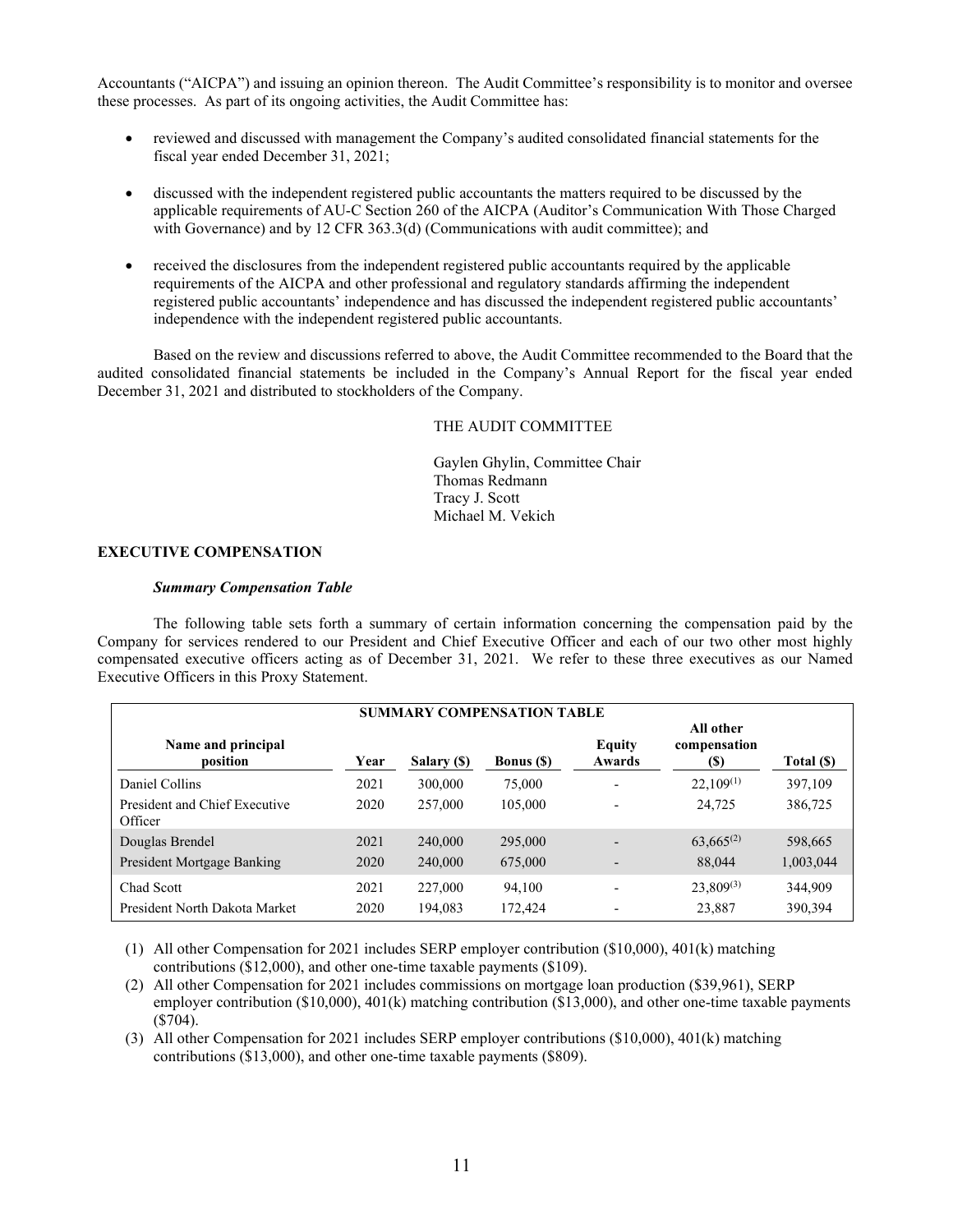## **OUTSTANDING EQUITY AWARDS AT FISCAL YEAR END**

The following table sets forth, for each of the Named Executive Officers, information regarding equity awards outstanding at December 31, 2021.

|                 |                                                                                | <b>Stock Awards</b>      |                              |                          |                          |                                                                                                          |
|-----------------|--------------------------------------------------------------------------------|--------------------------|------------------------------|--------------------------|--------------------------|----------------------------------------------------------------------------------------------------------|
|                 | <b>Number of Securities Underlying</b><br><b>Unexercised Options</b><br>Option |                          |                              |                          |                          | <b>Market</b><br>Value of<br><b>Shares</b> or<br><b>Units of</b><br><b>Stock That</b><br><b>Have Not</b> |
| Name            | <b>Exercisable</b>                                                             | Unexercisable            | <b>Exercise Price</b>        | <b>Expiration Date</b>   | <b>Vested</b>            | <b>Vested</b>                                                                                            |
| Daniel Collins  | $\overline{\phantom{0}}$                                                       | $\overline{\phantom{a}}$ | $\qquad \qquad \blacksquare$ | $\overline{\phantom{0}}$ | $\overline{\phantom{0}}$ |                                                                                                          |
| Douglas Brendel |                                                                                |                          |                              |                          |                          |                                                                                                          |
| Chad Scott      | $\overline{\phantom{a}}$                                                       |                          |                              |                          |                          |                                                                                                          |

#### **DIRECTOR COMPENSATION**

The following table sets forth, for the year ended December 31, 2021, certain information as to the total remuneration paid to the Company's directors. We do not pay separate compensation to directors for their service on the Bank Board.

| <b>Name</b>       | Fees earned or<br>paid in cash (\$) | <b>Stock Awards</b><br>(S) | All other<br>compensation (\$) | Total (\$) |
|-------------------|-------------------------------------|----------------------------|--------------------------------|------------|
| Nathan P. Brenna  | 41,500                              | $16,583^{(1)}$             |                                | 58,083     |
| Gaylen Ghylin     | 41,500                              | $16,583^{(1)}$             | -                              | 58,083     |
| John W. Palmer    | 53,500                              | $16,583^{(1)}$             | -                              | 70,083     |
| Thomas Redmann    | 40,500                              | $16,583^{(1)}$             |                                | 57,083     |
| Tracy J. Scott    | 65,000                              | $16,583^{(1)}$             |                                | 81,583     |
| Michael M. Vekich | 191,500                             | $218,683^{(2)}$            |                                | 410,183    |

(1) Stock award of 350 shares granted at \$47.38.

(2) Stock award of 350 shares granted at \$47.38 and 5,000 shares of restricted stock granted at \$40.42.

## **BENEFICIAL OWNERSHIP**

The following table sets forth as of March 31, 2022 certain information as to the common stock of the Company beneficially owned by (i) certain entities that are beneficial owners of more than 5% of the issued and outstanding common stock of the Company and are affiliated with directors of the Company, (ii) the directors and director nominee of the Company, (iii) the currently existing Named Executive Officers of the Company, and (iv) all current directors, director nominee and executive officers as a group. As of March 31, 2022, there were 3,557,383 shares of common stock issued and outstanding. Additional information regarding the beneficial owners of more than 5% of the issued and outstanding common stock of the Company at December 31, 2021 may be found in the Company's FR Y-6 (Annual Report of Holding Companies) located on the website of the OTCQX at https://www.otcmarkets.com.

|                          | <b>Common Stock Beneficially Owned</b> |                                                                        |                                                     |                                                    |  |  |
|--------------------------|----------------------------------------|------------------------------------------------------------------------|-----------------------------------------------------|----------------------------------------------------|--|--|
| Name                     | <b>Shares</b><br>Owned                 | <b>Shares Which</b><br><b>May Be Acquired</b><br><b>Within 60 Days</b> | <b>Total Shares</b><br><b>Beneficially</b><br>Owned | Percent of<br><b>Common Stock</b><br>$Owned^{(1)}$ |  |  |
| 5% Shareholders          |                                        |                                                                        |                                                     |                                                    |  |  |
| PL Capital Advisors, LLC | 339,230                                | 4.631                                                                  | (2)<br>343,861                                      | $9.67\%$                                           |  |  |
|                          |                                        |                                                                        |                                                     |                                                    |  |  |
| <i>Directors</i>         |                                        |                                                                        |                                                     |                                                    |  |  |
| Nathan Brenna            | 1,180                                  | (3)<br>6.029                                                           | 7,209                                               | $\ast$                                             |  |  |
| Gaylen Ghylin            | 17,878                                 | (4)<br>10,455                                                          | 28,333                                              | $\ast$                                             |  |  |
| John Palmer              | 339,230                                | 4.631                                                                  | (5)<br>343,861                                      | $9.67\%$                                           |  |  |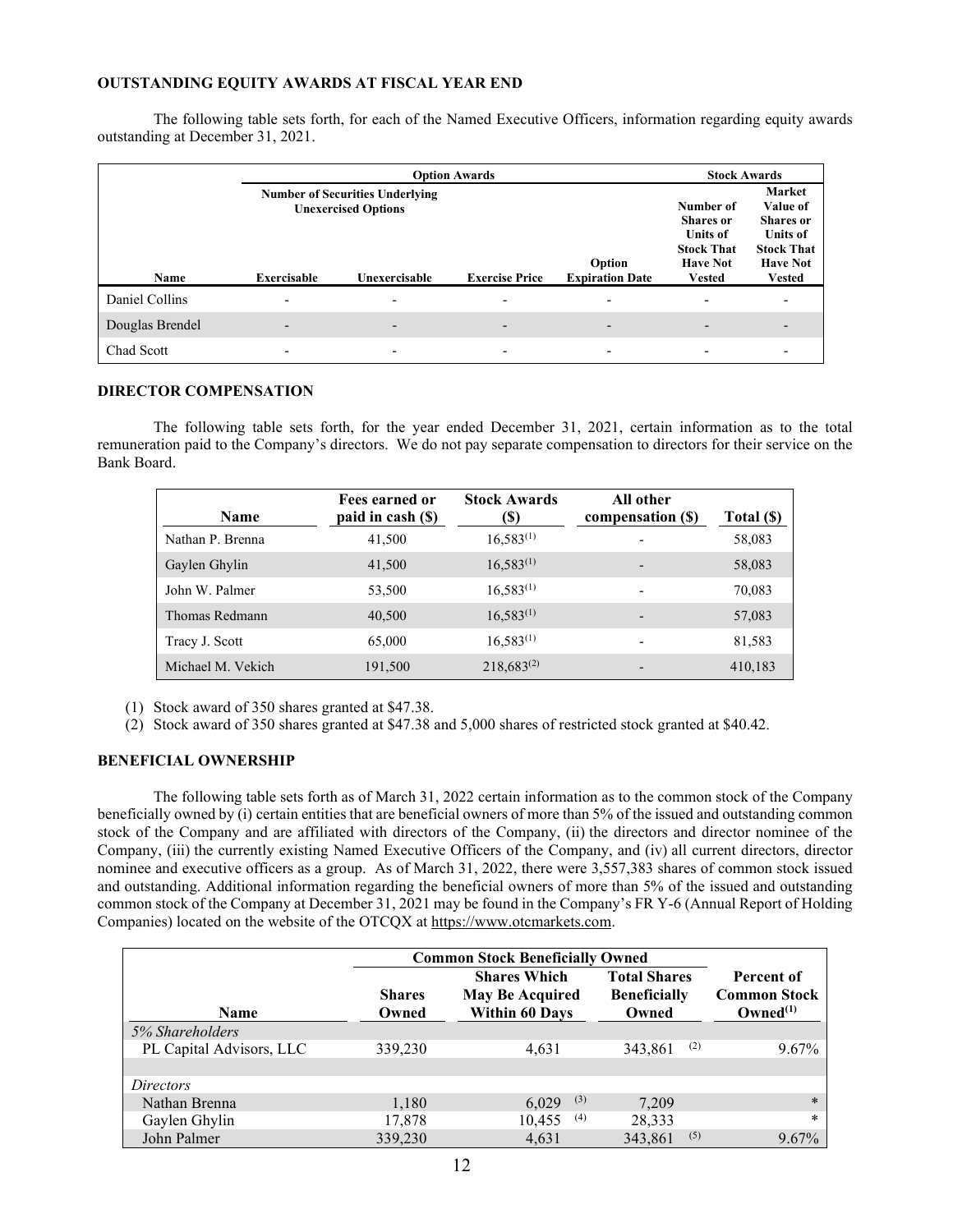|                                                                   | <b>Common Stock Beneficially Owned</b> |                                                                        |                                                     |                                                           |
|-------------------------------------------------------------------|----------------------------------------|------------------------------------------------------------------------|-----------------------------------------------------|-----------------------------------------------------------|
| <b>Name</b>                                                       | <b>Shares</b><br>Owned                 | <b>Shares Which</b><br><b>May Be Acquired</b><br><b>Within 60 Days</b> | <b>Total Shares</b><br><b>Beneficially</b><br>Owned | Percent of<br><b>Common Stock</b><br>Owned <sup>(1)</sup> |
| Thomas Redmann                                                    | 1,180                                  | (6)<br>252                                                             | 1,432                                               | $\ast$                                                    |
| <b>Tracy Scott</b>                                                | 22,847                                 | $\theta$                                                               | 22,847                                              | $\ast$                                                    |
| Michael Vekich                                                    | 6,180                                  | 0                                                                      | 6,180                                               | $\ast$                                                    |
|                                                                   |                                        |                                                                        |                                                     |                                                           |
| <b>NEOs</b>                                                       |                                        |                                                                        |                                                     |                                                           |
| Daniel Collins                                                    | 3,966                                  | $\theta$                                                               | 3,966                                               | $\ast$                                                    |
| Douglas Brendel                                                   | 2,592                                  | 0                                                                      | 2,592                                               | $\ast$                                                    |
| Chad Scott                                                        | 1,544                                  | $\theta$                                                               | 1,544                                               | $\ast$                                                    |
|                                                                   |                                        |                                                                        |                                                     |                                                           |
| All Current Directors, Director<br>Nominee and Executive Officers |                                        |                                                                        |                                                     |                                                           |
| as a Group (12 persons)                                           | 429,694                                | (7)<br>21,367                                                          | 451,061                                             | 12.68%                                                    |

\* Represents beneficial ownership of less than 1% of our outstanding shares of common stock.

(1) The percent was calculated based on 3,557,383 shares of common stock issued and outstanding as of March 31, 2022.

(2) Includes shares owned by PL Capital Advisors, LLC or its associates or affiliates. John W. Palmer is a managing member of PL Capital Advisors, LLC and therefore may be deemed to beneficially own these shares. Also includes 1,280 shares directly owned by John W. Palmer and 4,631 common stock equivalents credited to Mr. Palmer's deferred stock account under the BNCCORP, INC. Deferred Compensation Plan for Directors.

(3) Includes 6,029 common stock equivalents credited to Mr. Brenna's deferred stock account under the BNCCORP, INC. Deferred Compensation Plan for Directors.

(4) Includes 10,455 common stock equivalents credited to Mr. Ghylin's deferred stock account under the BNCCORP, INC. Deferred Compensation Plan for Directors.

(5) Includes shares owned by PL Capital Advisors, LLC, or its associates or affiliates. John W. Palmer is a managing member of PL Capital Advisors, LLC and therefore may be deemed to beneficially own these shares. Also includes 1,280 shares directly owned by John W. Palmer and 4,631 common stock equivalents credited to Mr. Palmer's deferred stock account under the BNCCORP, INC. Deferred Compensation Plan for Directors.

(6) Includes 252 common stock equivalents credited to Mr. Redmann's deferred stock account under the BNCCORP, INC. Deferred Compensation Plan for Directors.

(7) Includes 21,367 common stock equivalents under the BNCCORP, INC. Deferred Compensation Plan for Directors.

# **PROPOSAL 2: RATIFICATION OF INDEPENDENT AUDITORS**

Upon the recommendation of the Audit Committee, the Board has again appointed CliftonLarsonAllen LLP ("CLA") to act as the independent auditor for BNC for the fiscal year ended December 31, 2022.

Although it is not required to do so, our Board of Directors wishes to submit the selection of CLA for ratification by our stockholders at the Annual Meeting on a non-binding basis. Even if this selection is ratified by our stockholders at the Annual Meeting, our Audit Committee and Board may, in their discretion, change the appointment at any time during the year if it determines that such a change would be in the best interests of BNC and our stockholders. If our stockholders do not ratify the selection of CLA, our Audit Committee and Board will reconsider whether to retain CLA or appoint another independent auditor.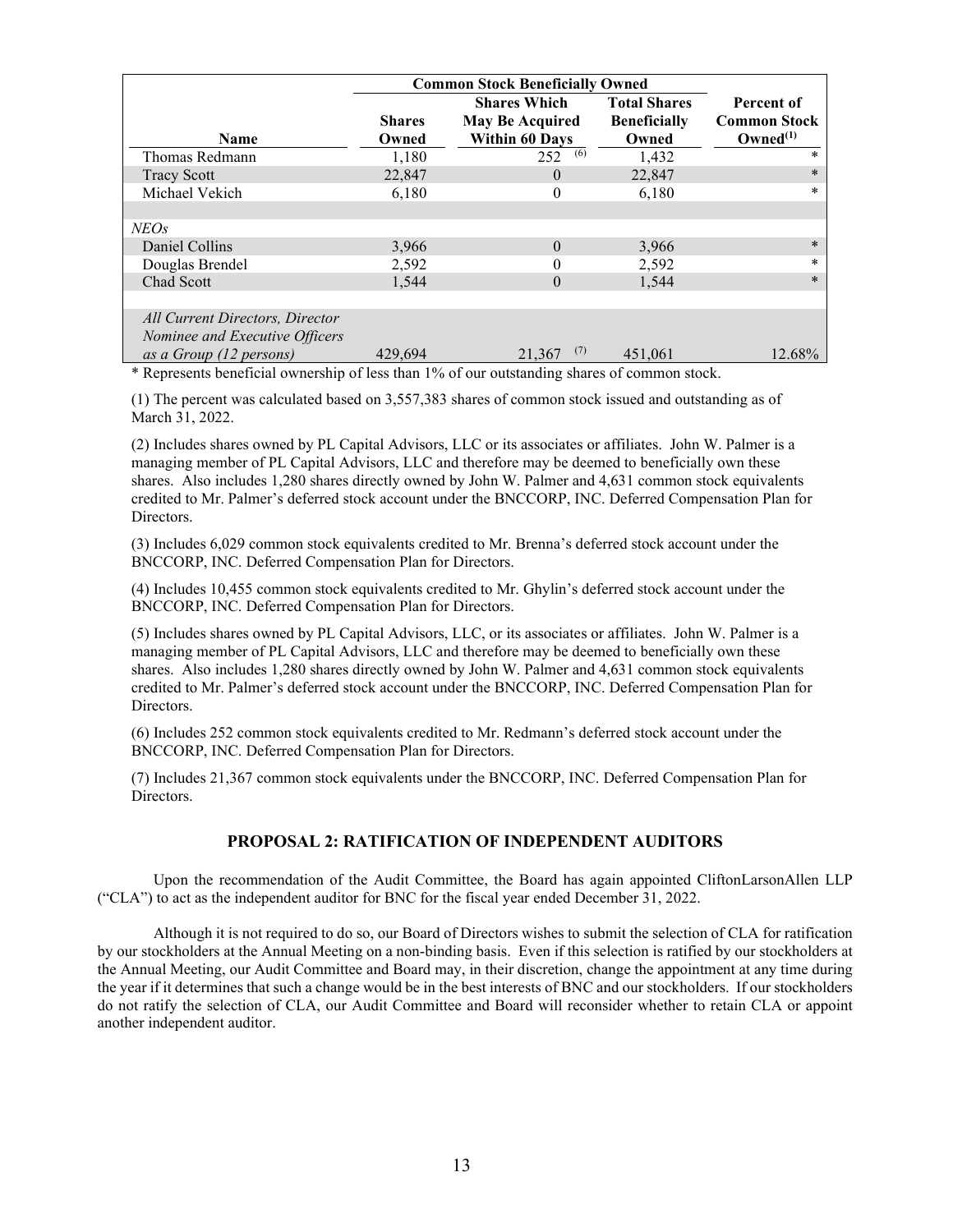#### **FEES PAID TO OUR INDEPENDENT REGISTERED PUBLIC ACCOUNTING FIRMS**

CLA acted as the independent registered public accounting firm for the Company for the fiscal years ended December 31, 2020 and December 31, 2021 and performed the Company's audit services for the fiscal years 2020 and 2021. The following table describes services rendered by CLA to the Company, and fees paid by the Company to CLA for such services, for the fiscal years ended December 31, 2020 and December 31, 2021.

| <b>Services Rendered</b>          | 2021                 | <b>2020</b> |
|-----------------------------------|----------------------|-------------|
| Audit Fees <sup>(1)</sup>         | \$104,000            | \$100,000   |
| Audit-Related Fees <sup>(2)</sup> | \$11,000             | \$10,250    |
| Tax Fees                          | $\boldsymbol{\$}\ 0$ | \$0         |
| All Other Fees $(3)$              | \$23,376             | \$49,606    |
| Total                             | \$138,376            | \$159,856   |

*(1) Audit fees consisted of the annual audit of our consolidated financial statements and audits of compliance with HUD assisted programs.*

*(2) Audit-Related fees consisted of employee benefit plan audits.*

*(3) Includes fees for all other audit related services and out of pocket expenses.*

# *THE BOARD OF DIRECTORS UNANIMOUSLY RECOMMENDS A VOTE "FOR" RATIFICATION OF THE APPOINTMENT OF CLIFTONLARSONALLEN LLP.*

## **AVAILABILITY OF YEAR END FINANCIAL REPORT**

The Company's common stock is currently traded on the OTCQX, the marketplace operated by OTC Markets Group, under the trading symbol "BNCC".

The Notice of Annual Meeting of Stockholders, this Proxy Statement for the Annual Meeting of Stockholders and the Company's Annual Report for the fiscal year ended December 31, 2021 are available at www.virtualshareholdermeeting.com/BNCC2022 and on the website of the OTCQX at https://www.otcmarkets.com. A hard copy of the Notice of Annual Meeting of Stockholders, this Proxy Statement and Annual Report will be provided without charge upon written request to Tracey Herschman, Corporate Secretary, BNCCORP, INC., 322 East Main Avenue, Bismarck, ND 58501, or by calling (612) 305-2214.

# **STOCKHOLDER PROPOSALS, NOMINATIONS AND COMMUNICATIONS WITH THE BOARD OF DIRECTORS**

### **STOCKHOLDER PROPOSALS AND DIRECTOR NOMINATIONS**

Director nominations and stockholder proposals not included in proxy mailings may be submitted for the 2023 Annual Meeting of Stockholders if they meet the timing and information requirements set forth in BNC's bylaws. Stockholders must deliver notice of a proposal or director nomination to the Company's Corporate Secretary between February 23, 2023 and March 25, 2023, but if the 2023 Annual Meeting of Stockholders is not held on a date that is within 30 days before or after the anniversary of the Annual Meeting, then the deadline is ten days after the earlier of the date that: (i) public disclosure of the date of the 2023 Annual Meeting of Stockholders was made; or (ii) notice of the date of the 2023 Annual Meeting of Stockholders was mailed. Stockholders can nominate directors at the 2023 Annual Meeting of Stockholders if the nomination: (i) is submitted to BNC's Corporate Secretary by the deadline set forth above; and (ii) satisfies the informational and other requirements in the bylaws of BNC as determined by the Board. BNC reserves the right to vote all proxies as it determines in its discretion on any stockholder proposals or nominations, pursuant to authority provided on the proxy card.